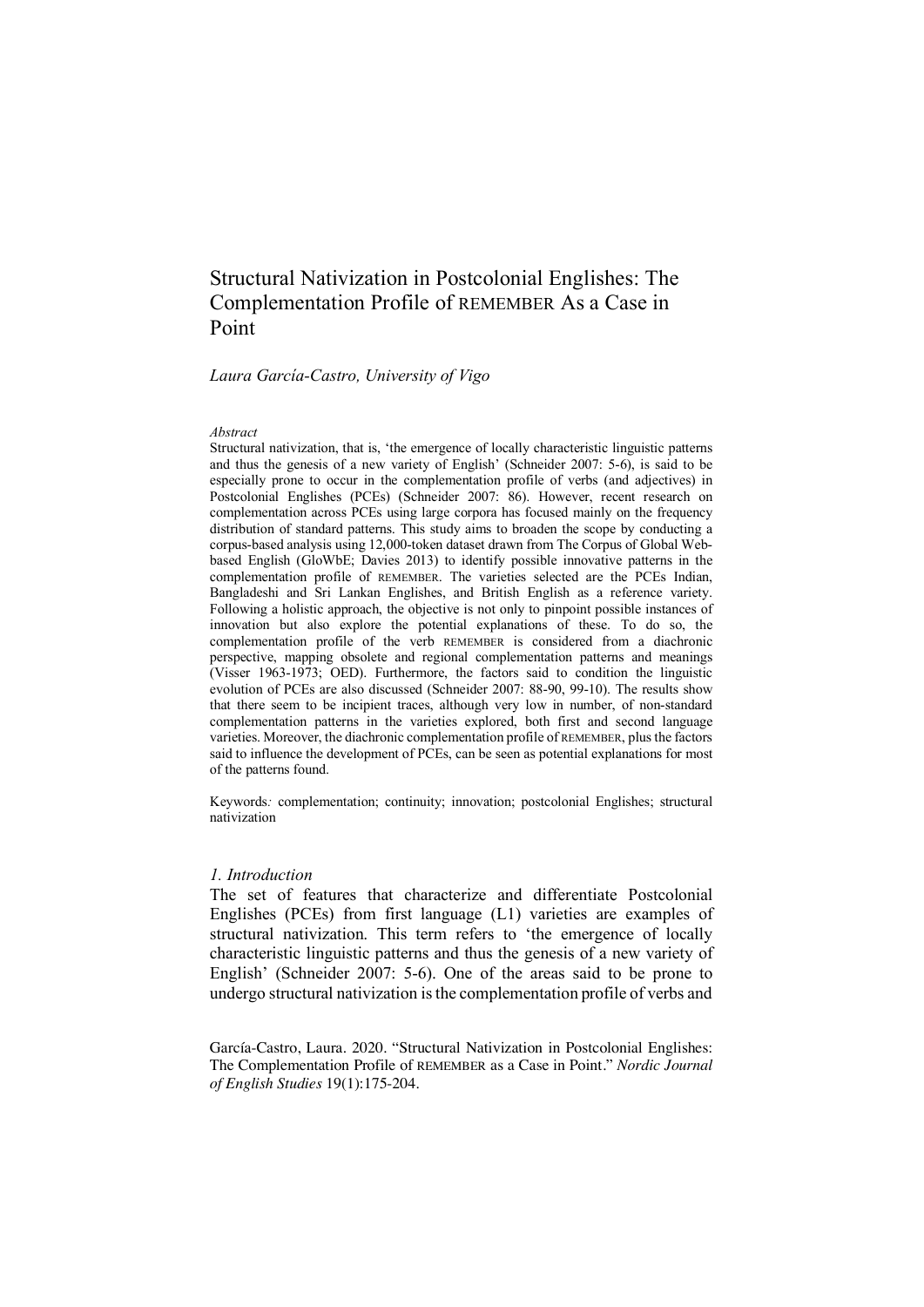adjectives, which in PCEs are claimed to allow, and at a later stage to prefer, new structures as complements (Schneider 2007: 86). However, although research on nominal verbal complementation is common (e.g. Bernaisch, Gries & Mukherjee 2014; Gries & Bernaisch 2016; Röthlisberger, Grafmiller & Szmrecsanyi 2017; Szmrecsanyi et al. 2016), clausal verbal complementation has barely been investigated at all (although cf. Bernaisch 2015; Deshors 2015; Deshors & Gries 2016; García-Castro 2019, 2020; Romasanta 2017; Steger & Schneider 2012). Furthermore, these studies have usually concentrated on existing patterns (an exception being new ditransitive verbs;<sup>1</sup> cf. Koch & Bernaisch 2013; Mukherjee 2009) and have not explored large datasets in which new (and usually low in frequency) emerging structures acting as complements can be detected.

The present study, then, aims to go beyond establishing the frequency distribution of the traditional patterns of complementation attributed to the verb REMEMBER by exploring a 12,000-token random sample in search of these new structures. REMEMBER seems like a likely candidate to exhibit variability in its complementation profile in PCEs due to the notable changes that it has experienced since its introduction in the English language in the  $14<sup>th</sup>$  century. We can mention, for instance, the appearance of the gerund-participial as a new complement clause option and the complementation patterns today obsolete or regional (cf. e.g. Fanego 1996, 2007; Mair 2006; Vosberg 2003). Furthermore, the sample comprises data from four different varieties of English, British English (BrE) as a reference variety, and Indian (IndE), Bangladeshi (BdE) and Sri Lankan (SLE) varieties of English as representations of PCEs, where these new patterns are expected to appear. These three PCEs are considered to be South Asian Englishes since they originated in the Indian subcontinent and, thus, they are geographically close. Consequently, they share substrate languages of the Indo-Aryan and Dravidian families and the same or a similar colonial history. Comparative studies have proved that they exhibit relevant similarities but also differences and, for that reason, that research on each individual variety is necessary (cf. Schilk, Bernaisch & Mukherjee 2012).

<sup>&</sup>lt;sup>1</sup> New ditransitive verbs are verbs that are not complemented with two object noun phrases in British English, but have been seen to take this basic ditransitive pattern in Indian English, this in areas where local norms have emerged (cf. Mukherjee 2009: 125).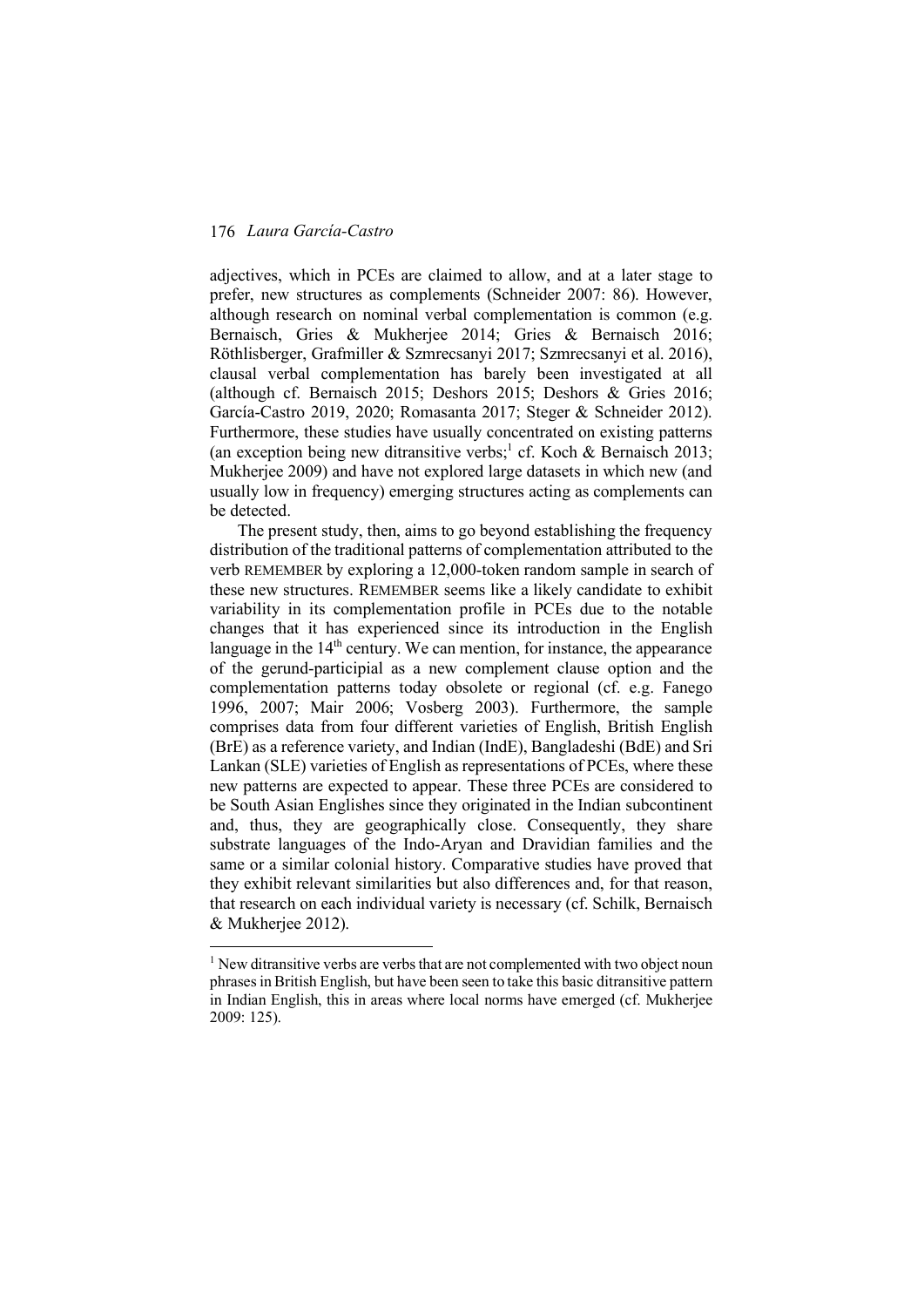Therefore, this study will seek to identify potential explanations for the presence of the patterns found across these varieties of English. With this in mind, I will consider (i) the complementation profile of REMEMBER in present-day English, as well as its diachronic evolution, and (ii) the factors said to condition the linguistic evolution of PCEs (cf. Schneider 2007: 88-90, 99-107).

The paper is organized as follows. Section 2 provides an overview of the complementation profile of REMEMBER, both diachronically and synchronically, while Section 3 focuses on those factors likely to influence the linguistic evolution of PCEs. Section 4 sets out the methodology employed, and Section 5 discusses the findings against the theoretical background presented in Sections 2 and 3. Finally, Section 6 includes a brief summary of the main conclusions, as well as implications for the further study of new complementation patterns.<sup>2</sup>

#### *2. The Complementation Profile of REMEMBER*

According to the Cambridge Dictionary (*Cambridge Dictionary Online*, s.v. "remember") and the Oxford Dictionaries (*Oxford Dictionaries Online*, s.v. "remember"), the verb REMEMBER is a polysemous word. The meanings provided in these dictionaries coincide to some extent, but not entirely. Thus, they share the following three meanings:

(i) '[T]o be able to bring back a piece of information into your mind, or to keep a piece of information in your memory' (*Cambridge Dictionary Online*, s.v. "remember") and 'have in or be able to bring to one's mind an awareness of (someone or something from the past)' (*Oxford Dictionaries Online*, s.v. "remember"). With these meanings, REMEMBER can be intransitive (1) or transitive. When transitive, it can take noun phrases (NPs) (2), gerund-participial clauses (3) and interrogative clauses (4) as complement. The Cambridge Dictionary, unlike the Oxford Dictionaries, also includes declarative clauses, illustrated in (5), as a complementation option.

 <sup>2</sup> The terms *new* and *innovative* might not prove to be suitable for some of the structures found if they are the result of continuity (cf. Section 3).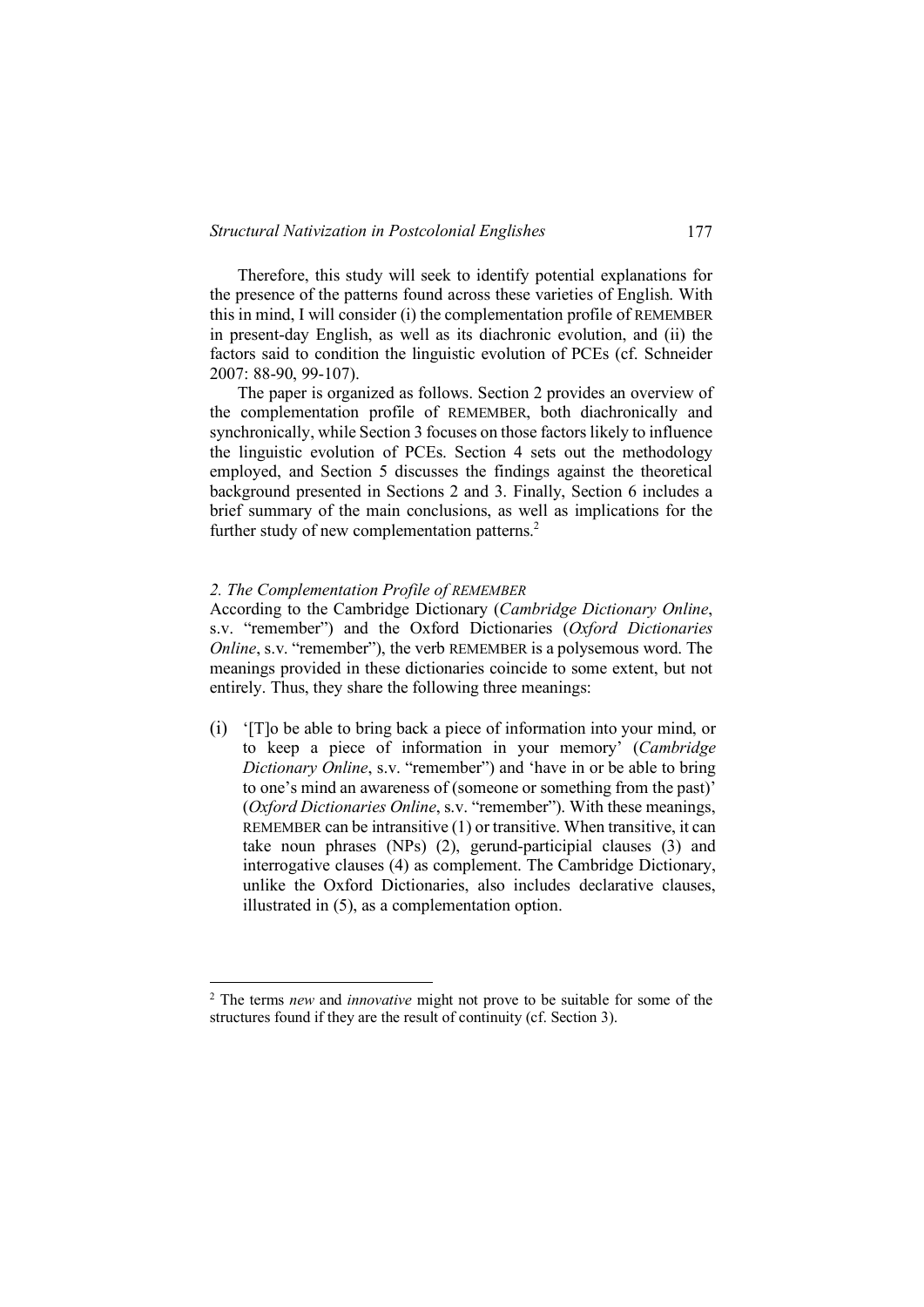- (1) *"Where did you park the car?" "I can't remember."* (*Cambridge Dictionary Online*, s.v. "remember")
- (2) *I can remember people's faces, but not their names.* (*Cambridge Dictionary Online*, s.v. "remember")
- (3) *I remember watching my father get dressed for work when I was a kid.* (*Oxford Dictionaries Online*, s.v. "remember")
- (4) *Whenever a team isn't winning, people always remember who isn't playing.* (*Oxford Dictionaries Online*, s.v. "remember")
- (5) *She suddenly remembered (that) her keys were in her other bag.* (*Cambridge Dictionary Online*, s.v. "remember")
- (ii) REMEMBER with the meaning 'to not forget to do something' (*Cambridge Dictionary Online*, s.v. "remember") and 'do something that one has undertaken to do or that is necessary or advisable' (*Oxford Dictionaries Online*, s.v. "remember") is transitive and complemented by *to*-infinitival complements, as in (6).
	- (6) *Did you remember to do the shopping?* (*Cambridge Dictionary Online*, s.v. "remember")
- (iii) The third meaning common to both dictionaries is 'to give a present or money to someone you love or who has provided good service to you' (*Cambridge Dictionary Online*, s.v. "remember") and 'bear (someone) in mind by making them a gift or making provision for them' (*Oxford Dictionaries Online*, s.v. "remember"). It is a transitive verb, in this case complemented by a NP, as in (7).
	- (7) *[H]e has remembered the boy in his* (*Oxford Dictionaries Online*, s.v. "remember")

In addition, the Cambridge Dictionary (*Cambridge Dictionary Online*, s.v. "remember") lists the following meanings (not registered in the Oxford Dictionaries).

(iv) '[B]e remembered for sth - to be kept in people's memories because of a particular action or quality', as in (8) where the object (a NP) of REMEMBER is in subject position due to the use of a passive structure.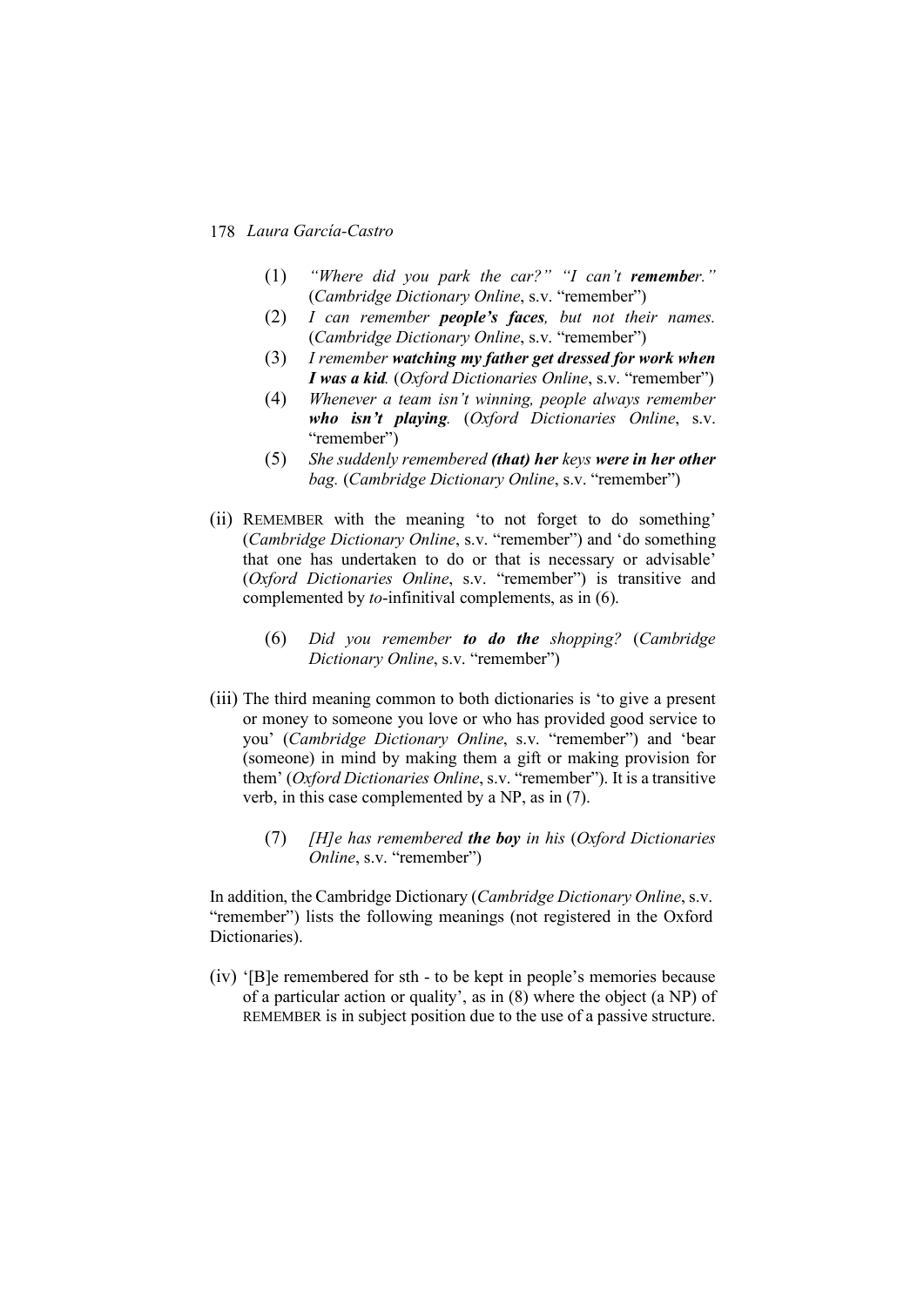- (8) *She will be remembered for her courage* (*Cambridge Dictionary Online*, s.v. "remember")
- (v) '[Y]ou remember informal said when you are talking to some one about something that they used to know but might have forgotten', as in (9) where REMEMBER does not take complements.
	- (9) *We went and had tea in that little café - you remember, the one next to the bookshop*. (*Cambridge Dictionary Online*, s.v. "remember")
- (vi) '[T]o hold a special ceremony to honour a past event or someone who has died'. In this case, it is a transitive verb complemented by a NP, as in (10).
	- (10) *On 11 November, the British remember those who died in the two World Wars.* (*Cambridge Dictionary Online*, s.v. "remember")

The Oxford Dictionaries (*Oxford Dictionaries Online*, s.v. "remember") register a number of meanings that differ from those in the Cambridge Dictionary.

- (vii) 'Pray for the well-being of', as in (11), where the complement of REMEMBER is a NP in subject position due to the use of a passive structure.
	- (11) *The congress should be remembered in our prayers.*  (*Oxford Dictionaries Online*, s.v. "remember")
- (viii) REMEMBER someone meaning 'to convey greetings from one person to (another)', as in (12), where REMEMBER is complemented by a NP.
	- (12) *Remember me to Charlie.* (*Oxford Dictionaries Online*, s.v. "remember")
- (ix) REMEMBER oneself 'recover one's manners after a lapse', as in (13), where REMEMBER is complemented by a NP.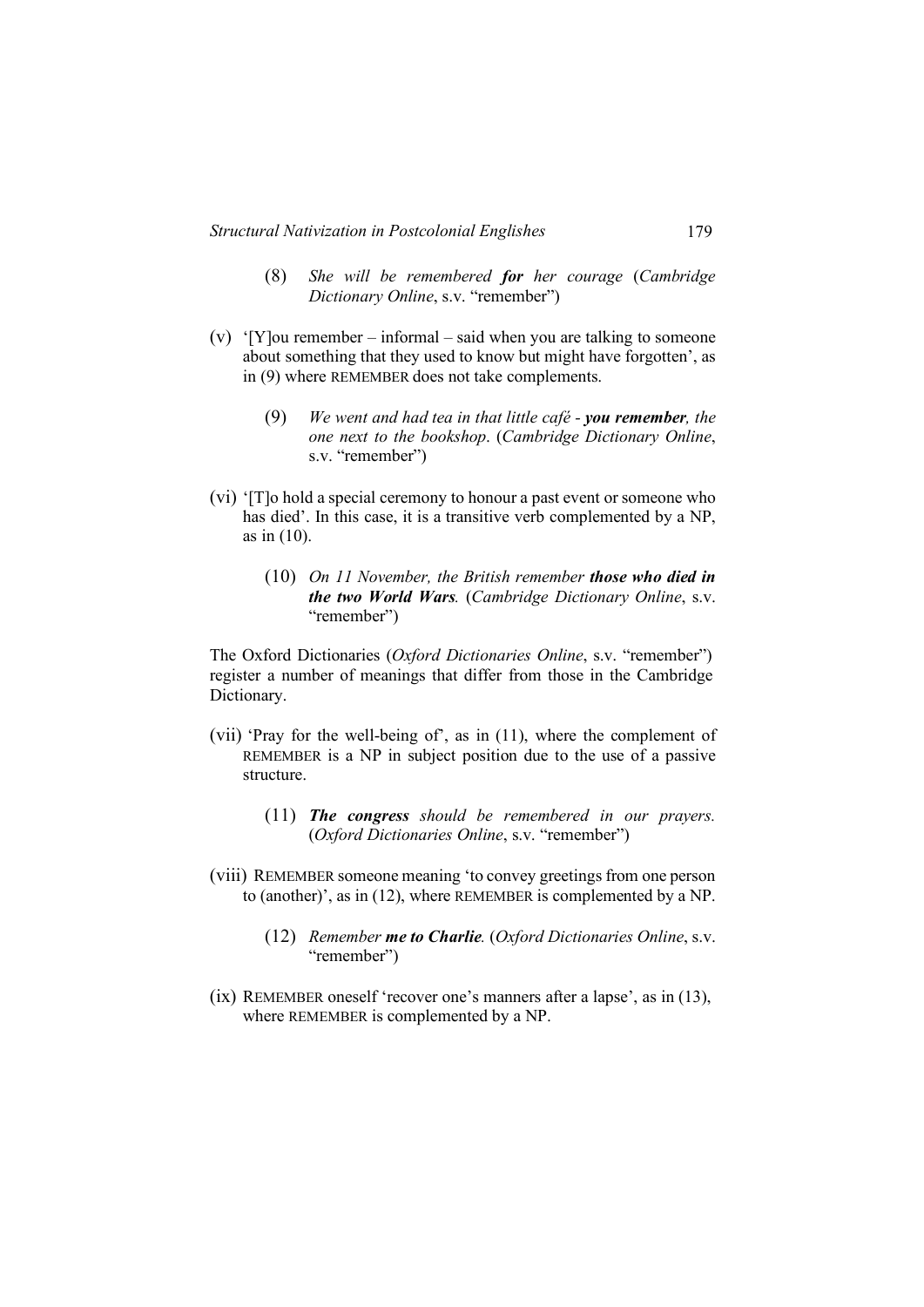- (13) *She remembered herself and sat up straighter.* (*Oxford Dictionaries Online*, s.v. "remember")
- (x) The verb REMEMBER is also used to emphasize the importance of what is asserted, and as such it is complemented by a declarative clause, as in (14) and (15).
	- (14) *You must remember that this is a secret.* (*Oxford Dictionaries Online*, s.v. "remember")
	- (15) *We must remember that making it a legal act does not make it right.* (*Oxford Dictionaries Online*, s.v. "remember")

So, despite some differences regarding the meanings of the verb REMEMBER, the Cambridge and Oxford dictionaries agree on the fact that the verb REMEMBER takes nominal and clausal complements. In terms of clausal complementation in particular, complement clause (CC) distribution is constrained by the meaning of REMEMBER, as described in what follows.

As far as finite  $CCs<sup>3</sup>$  are concerned, REMEMBER can take interrogative CCs, as in (4), and declarative CCs, as in (5). Regarding non-finite complementation, REMEMBER, as a retrospective verb, belongs to a small set of verbs (together with FORGET and REGRET, among others) that allow both *to*-infinitival and gerund-participial CCs as complements (Fanego 1996: 71). However, verbs of this kind allow these two types of non-finite CCs in complementary distribution: gerund-participial CCs have retrospective meaning and complement REMEMBER when the meaning is 'recall' and when what is expressed in the CC 'is chronologically prior to the act of remembering' (Mair 2006: 215), as illustrated in (3); and, on the other hand, present *to*-infinitival CCs have prospective meaning and complement REMEMBER when it means '(take care) not to forget' (in Mair's 2006: 215 terminology), as illustrated in (6).

REMEMBER with a retrospective meaning can also be followed by a perfect *to*-infinitival CC (Visser 1963-1976: 1876), as in (16). Despite the fact that this pattern has been described in the literature as obsolete (Mair

 <sup>3</sup> Exclamative CCs also seem to be available after REMEMBER (e.g. *I remember what a terrible mistake he made*) but are not listed by the dictionaries consulted.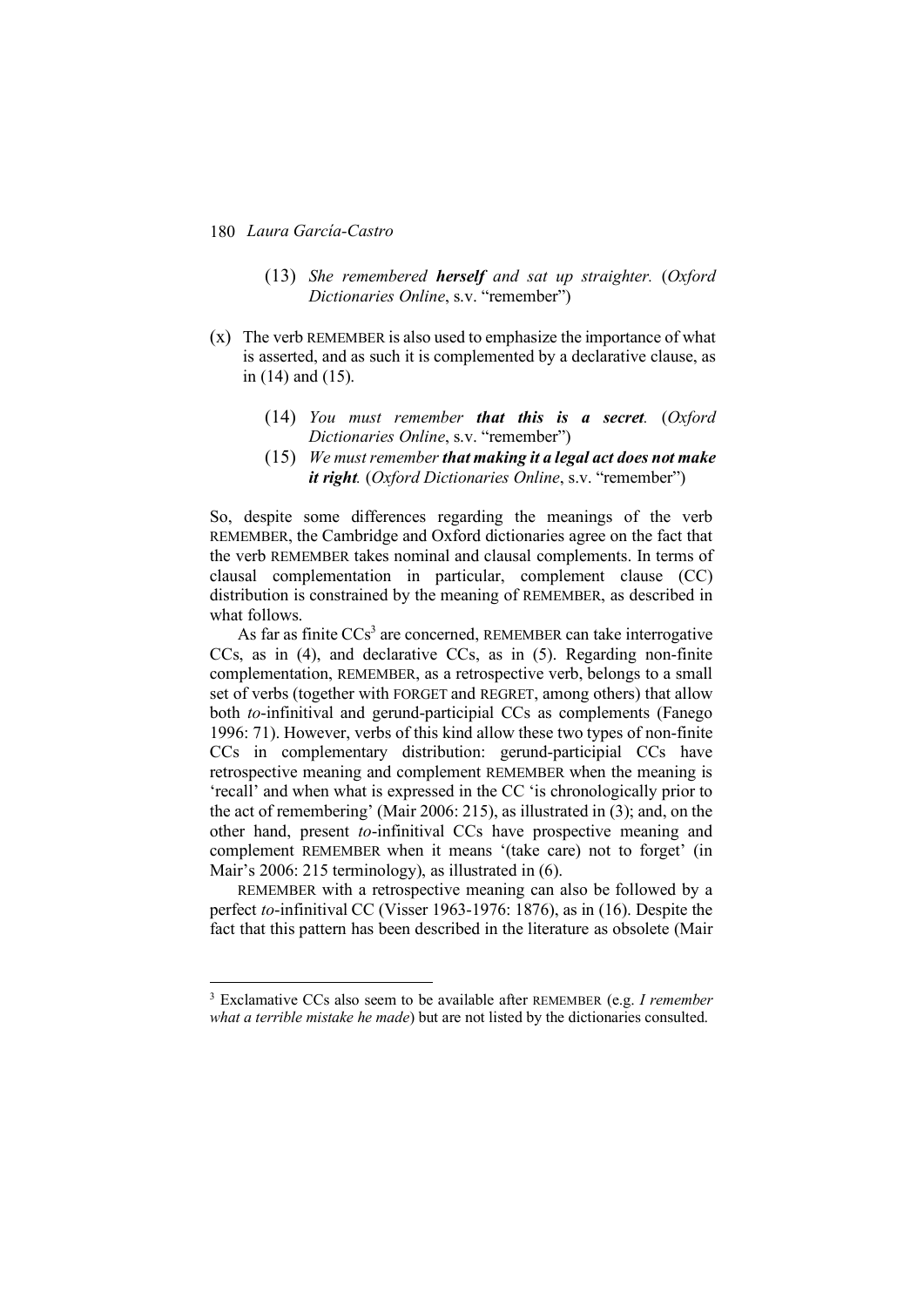2006: 226; Vosberg 2003: 198), example (16) illustrates current usage in the GloWbE component, in this case from Sri Lankan English.

> (16) *[…] any one of them remembered to have received some help from the poor Brahmin.* (GloWbE Sri Lanka (LK))

The retrospective meaning can also be expressed by REMEMBER followed by a declarative clause, as (17) (compare with (18) and (19)).

- (17) *I remember that I played tennis last week.*
- (18) *I remember playing tennis last week.*
- (19) *I remember to have played tennis last week.*

Finally, when the meaning of REMEMBER is 'bear in mind the fact', declarative CCs (examples being (14) and (15) above) are the only option (Mair 2006: 222).

## *2.1. Obsolete and regional patterns*

Diachronic and synchronic research on REMEMBER has focused mainly on those clausal patterns which are still in use in present-day English, that is, the ones presented above (cf. Cuyckens, D'hoedt & Szmrecsanyi 2014; Fanego 1996; Mair 2006; Vosberg 2003). For the purpose of the present study, however, it will also be useful to consider patterns that died out or which are considered regional and/or dialectal today. The reason for this is that the input variety of the PCEs studied here is not present-day Standard English. In the case of India and Bangladesh, English entered the linguistic network in the  $17<sup>th</sup>$  century (Schilk 2011: 5), whereas in Sri Lanka, English arrived towards the end of the  $18<sup>th</sup>$  century (Bernaisch 2015: 1). This, as Brunner (2017: 25) has argued, means that 'putative innovations found in New Englishes varieties may actually be retentions from earlier forms of British English'. It is also important to bear in mind that colonizers used vernaculars rather than the standard variety. Therefore, regional and dialectal patterns may be found in PCEs too. As Mukherjee and Hoffmann (2006), Brunner (2017) and Hoffmann (2018) point out, some studies compare PCEs with present-day Standard English, which can constitute a methodological drawback if historical patterns are not taken into consideration, leading to confusion between real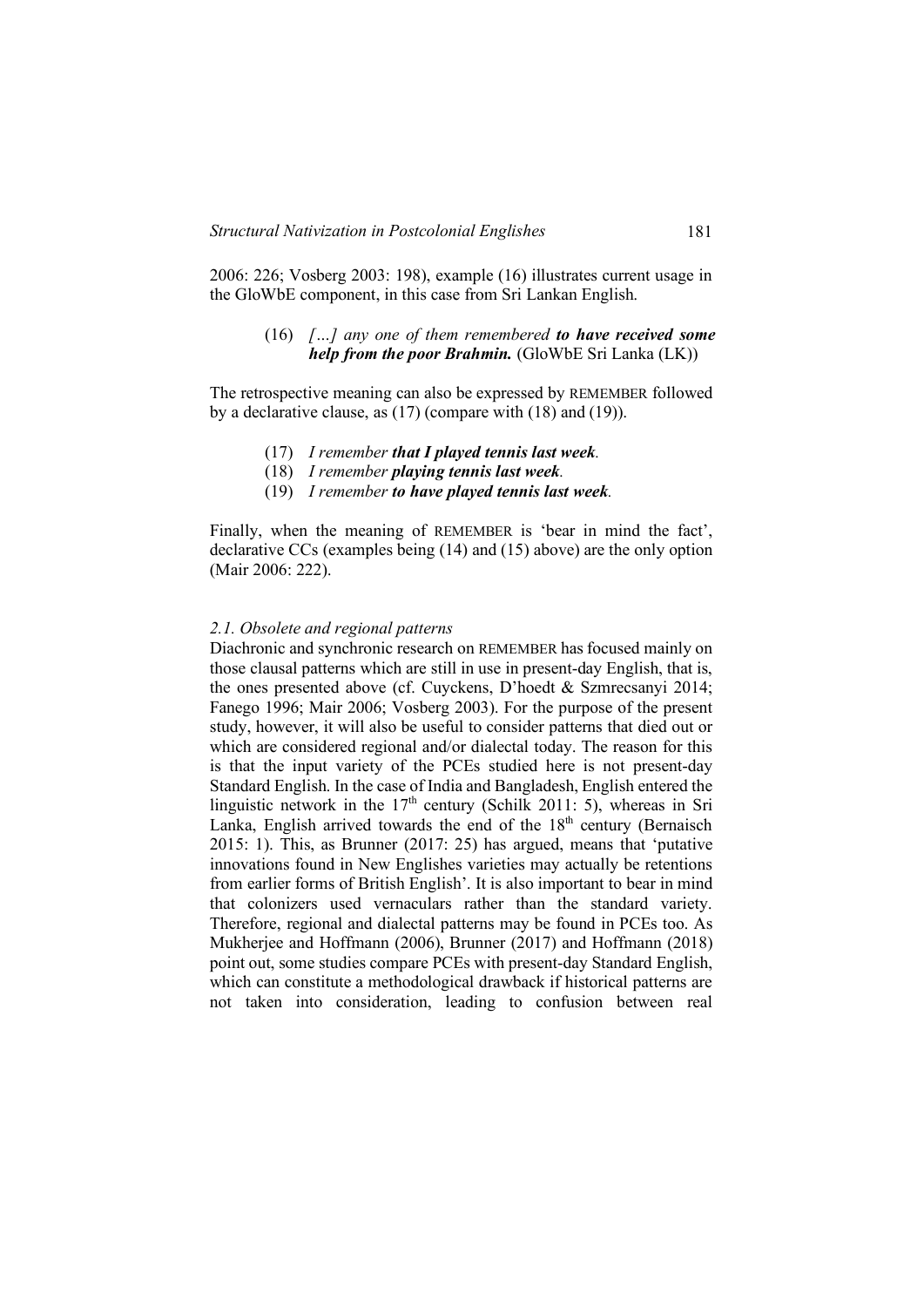innovations and features retained from the original input variety. Schneider (2017: 52) notes that '[t]he superstrate input to colonial settings deserves closer consideration with respect to register differences and varying speaker styles and dialects which were brought to the colonies'.

In order to try to avoid this methodological issue, I have consulted Visser (1963-1973) and the OED (*OED Online*, s.v. "remember" v.1). Visser (1963-1973) provides a broad picture of the current and obsolete clausal complementation patterns of the verb REMEMBER. He describes 'syntactical units with two verbs' (1963-1973: 2234) and provides examples of usage, as well as information as to whether or not they are still in use. The two verbs in the unit can either be in a simple catenative construction, <sup>4</sup> without an intervening NP between the two verbs, or in a complex catenative construction, in which an NP occurs between the two verbal constituents. This NP has 'bilateral associations, functioning as it does as the object of the first and at the same time as the subject (or passive subject) of the second verb' (Visser 1963-1973: 2234). Following Visser (1963-1973) and OED (*OED Online*, s.v. "remember" v.1), I will describe the obsolete and/or regional and dialectal patterns and meanings of the verb REMEMBER.

- (a) Starting with patterns in which the verb complementing REMEMBER is in infinitival form, in Middle and Modern English REMEMBER was available with the meaning 'to remind someone', which is no longer attested in present-day Standard English. With this meaning, REMEMBER could be complemented by complex *to*-infinitival CCs, that is, ones with an expressed subject, as in (20) and (21), and by *for to*-infinitival, as in (22). Today such a meaning and its associated complementation patterns are found only in regional dialects (*OED Online*, s.v. "remember" v.1; Visser 1963-1973: 2270/2286).
	- (20) *Let me remember thee to do this one kindness more for me 'Let me remember you to do this one more kind act for me.*' (*1596 T. Nashe, Have with You to Saffron-walden II, [OED]*; cf. Visser 1963-1973: 2286)
	- (21) *Would to God that foresight had remembered me to take my cloak along.* (*J1922. JOYCE Ulysses II. xiv. [Oxen of the Sun]*; cf. *OED Online*, s.v. "remember" v.1)

 <sup>4</sup> Following Huddleston and Pullum's (2002) classification and terminology.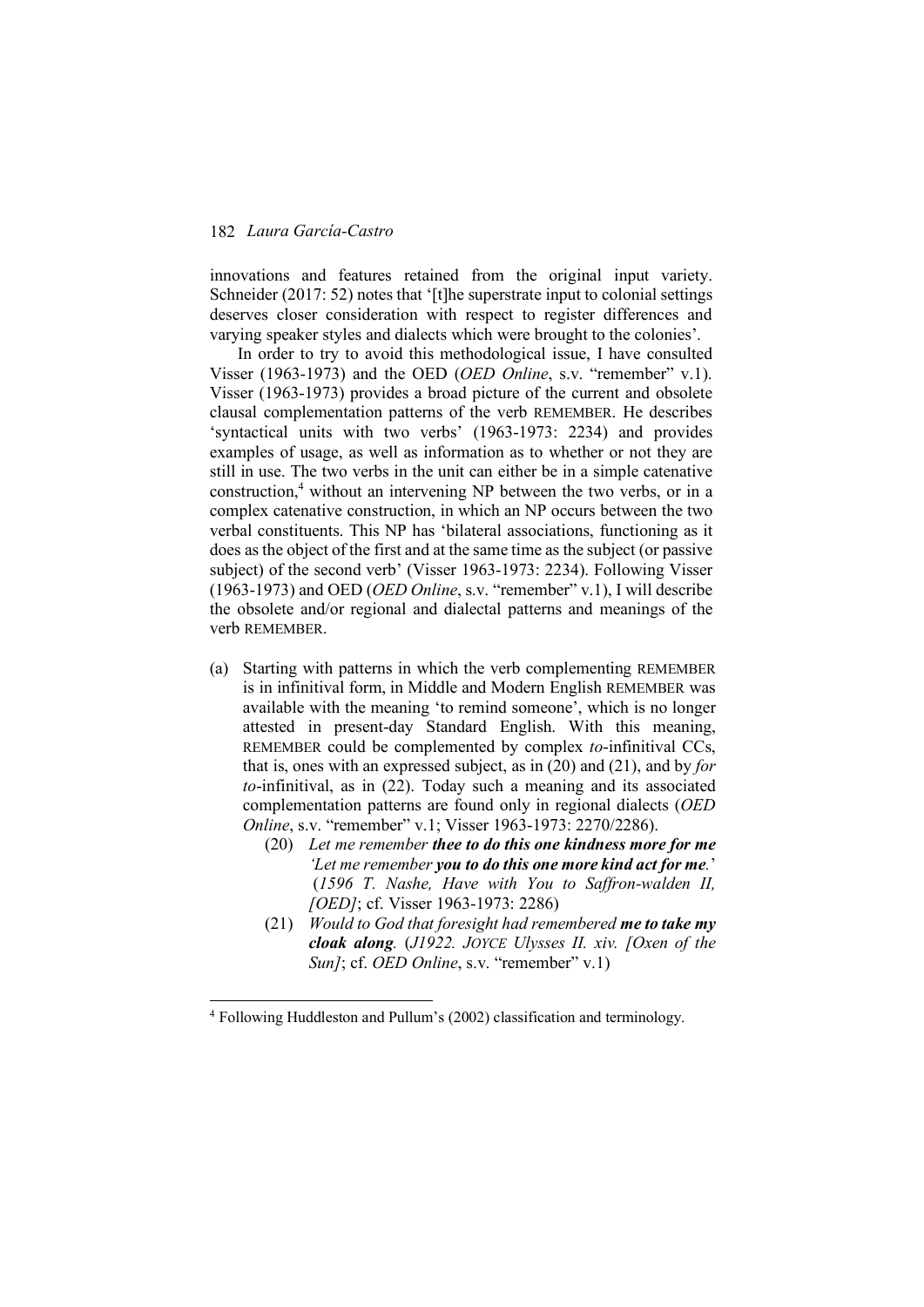- (22) *If a biskop … wolde remembre hem …for to kepe certeyn moral vertues 'If a bishop… would remember him… for to keep certain moral virtues.'*  (*c.1449 Pecock, Repressor I, iv, 21, [OED]*; cf. Visser 1963- 1973: 2286)
- (b) REMEMBER was available with the meaning 'not to forget' complemented by complex *to*-infinitival CCs, as in (23) and (24), although at some point in time it became a bare infinitival. This pattern was in use until at least the middle of first half of the  $19<sup>th</sup>$ century (Visser 1963-1973: 2315).
	- (23) *He remembered himself to be as he is, a pore prisoner famed to deth.* (*c.1522 St. Thomas More, Wks. (1557) 88 A 12*; cf. Visser 1963-1973: 2315)
	- (24) *Walter noted that he had never remembered him [sic. Aram] to give his right hand to any one.* (*1832 Lytton, Eugene Aram (London 1832) 98*; cf. Visser 1963-1973: 2315)
- (c) In Middle and Modern English, REMEMBER could take a complement in the past-participial form, as in (25) (Visser 1963-1973: 2397).
	- (25) *Your said supplyant, remembering hym selfe so blyndyd and deceyvid. 'You said aiding, remembering himself so blinded and deceived.'* (*1474 Christ Church Letters (ed. Sheppard 1889) 273*; cf. Visser 1963-1973: 2397)
- (d) Until the beginning of the  $20<sup>th</sup>$  century, REMEMBER could be complemented by a pronoun plus one of the prepositions *of*, *on* or *upon*, as in (26), and with a pronoun plus a finite clause, as in (27).
	- (26) *And as I sipped the wine and the captain talked, I remembered me of stalwart noble things that I had long since resolutely planned.* (*1920 E. J. M. D. PLUNKETT Tales*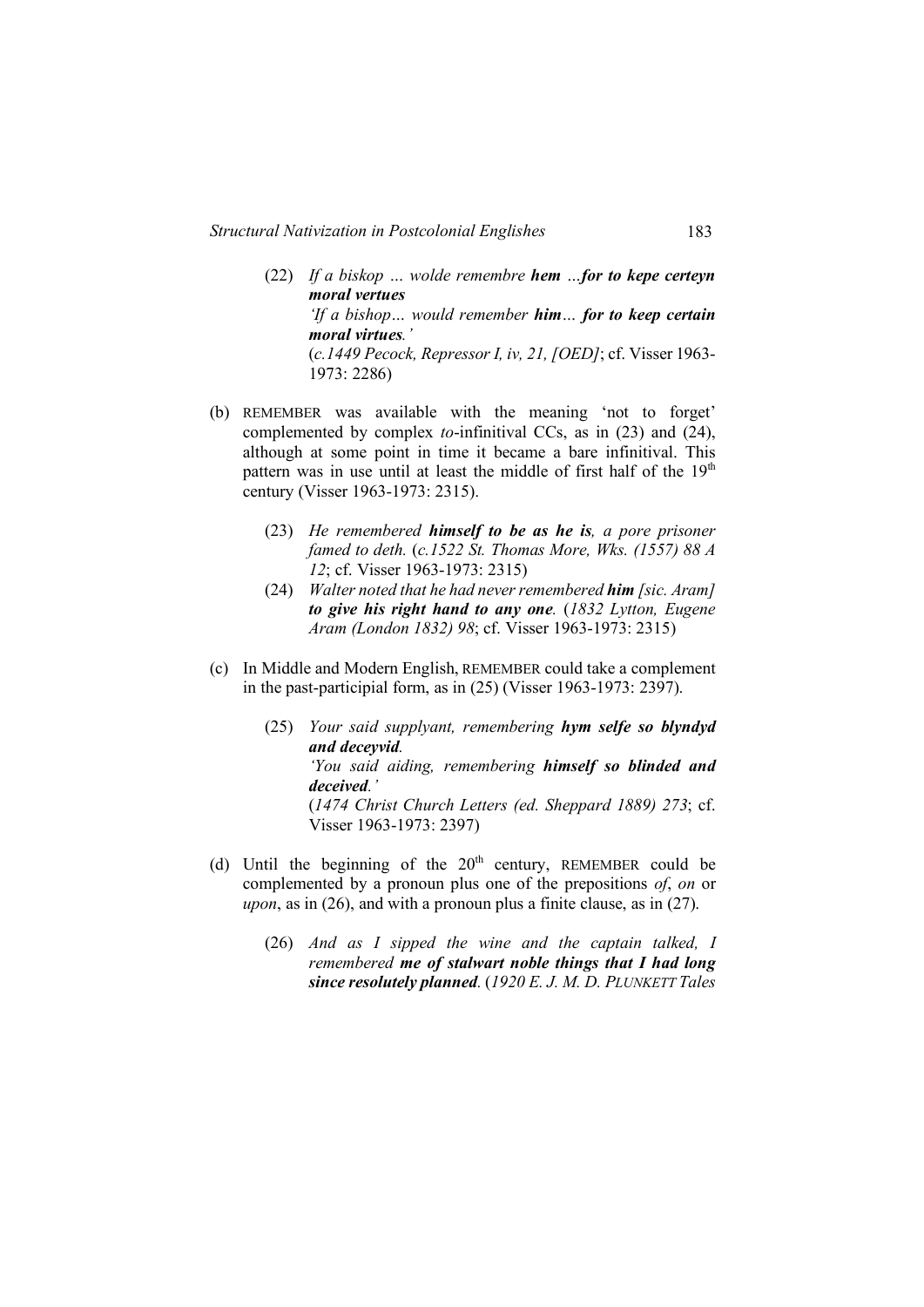*of three Hemispheres 88*; cf. *OED Online*, s.v. "remember" v.1)

- (27) *I remembered me that such revenge must harm my fatherin-law and also my gentle and innocent bride.* (*1912 A. T. S. GOODRICK tr. H. J. C. von Grimmelshausen Adventurous Simplicissimus III. Xxii. 264*; cf. *OED Online*, s.v. "remember" v.1)
- (e) Nowadays described by the OED (*OED Online*, s.v. "remember" v.1) as rare and used mainly regionally in the United States (US) are cases of REMEMBER complemented with an *of*-phrase which can take a gerund-participial clause, as in (28).
	- (28) *I remember of seeing one or two.* (*1986 in Dict. Amer. Regional Eng. (1996) III. 844/2*; cf. *OED Online*, s.v. "remember" v.1)
- (f) Chiefly found in American English (AmE), and described as obsolete or rare by the OED (*OED Online*, s.v. "remember" v.1), is REMEMBER with the transitive meaning 'to cause a person to think about or recall (a thing or person)'. With this meaning, REMEMBER takes two nominal complements, as in (29). Here, the main clause is in the passive voice and thus one of the nominal complements in the active voice, *the old joke*, acts as subject of the passive construction, as in *Harold Weschler remembered the old jokes to me*. It can also take a complement clause, as in (30). This meaning could be related to meaning (a), the difference being that while in (f) what one is being reminded of is a thing or a person, in (a) one is being reminded to perform an action.
	- (29) *As the old joke goes, remembered to me by Harold Weschler, there's the faculty and the 't'aint (it ain't) faculty'.* (*2005 G. RHOADES in J.C. Smart Higher Educ. 112*; cf. *OED Online*, s.v. "remember" v.1)
	- (30) *I remembred to him, how often I hear him wonder [etc.]* (*1672 Mede's Wks. p. xl*; cf. *OED Online*, s.v. "remember" v.1)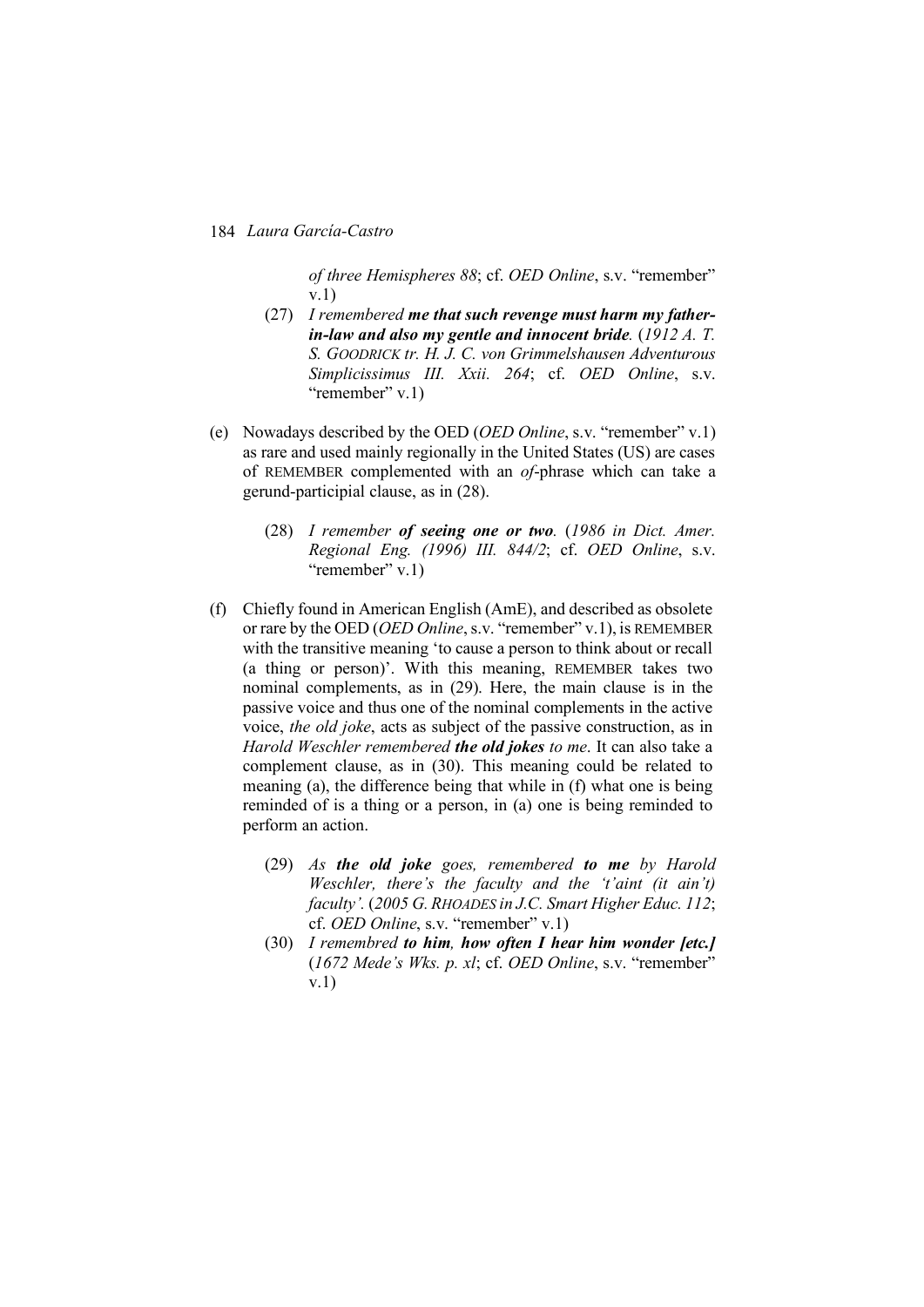In sum, REMEMBER has a complex complementation profile, which has changed and evolved, losing some complementation patterns over time, as can be seen in Table 1 below. This is relevant for the present study, since here we are dealing with varieties of English derived from an earlier input variety introduced in the new territories, which might thus differ from present-day English in many aspects, including the complementation profile of REMEMBER. These developments could explain the presence of some complementation patterns (both nominal and/or clausal) in these nativized varieties of English, which are not attested in present-day Standard English, in that some of them were available until the  $20<sup>th</sup>$  century in standard or vernacular forms. Hence, REMEMBER is a useful focus of study in PCEs, because these are new, developing and not yet stabilized varieties of English, potentially influenced by several external factors (language contact, substrate influence, and processes of second-language acquisition, among others, as discussed in Section 3, below). From this we might expect variability to occur to a greater degree, and to take a different form in second language (L2) varieties than in L1 varieties of English.

| Complementation | <b>Example</b> | Meaning                                                                                                                                                                                                                                         | <b>Diachronic</b> |  |
|-----------------|----------------|-------------------------------------------------------------------------------------------------------------------------------------------------------------------------------------------------------------------------------------------------|-------------------|--|
| type            |                |                                                                                                                                                                                                                                                 | currency          |  |
| NP              | (2)            | To be able to bring back a<br>piece of information into your<br>mind, or to keep a piece of<br>information in your memory'<br>(Cambridge Dictionary Online,<br>s.v. "remember"; cf. <i>Oxford</i><br>Dictionaries Online,<br>S.V.<br>"remember" | In use            |  |
|                 | (7)            | To give a present or money to<br>someone you love or who has<br>provided good service to you'<br>(Cambridge Dictionary Online,<br>s.v. "remember)                                                                                               | In use            |  |
|                 | (8)            | remembered for<br>sth'<br>$E$ Be<br>(Cambridge Dictionary Online,<br>s.v. "remember")                                                                                                                                                           | In use            |  |

Table 1. Complementation type following REMEMBER, meaning and diachronic currency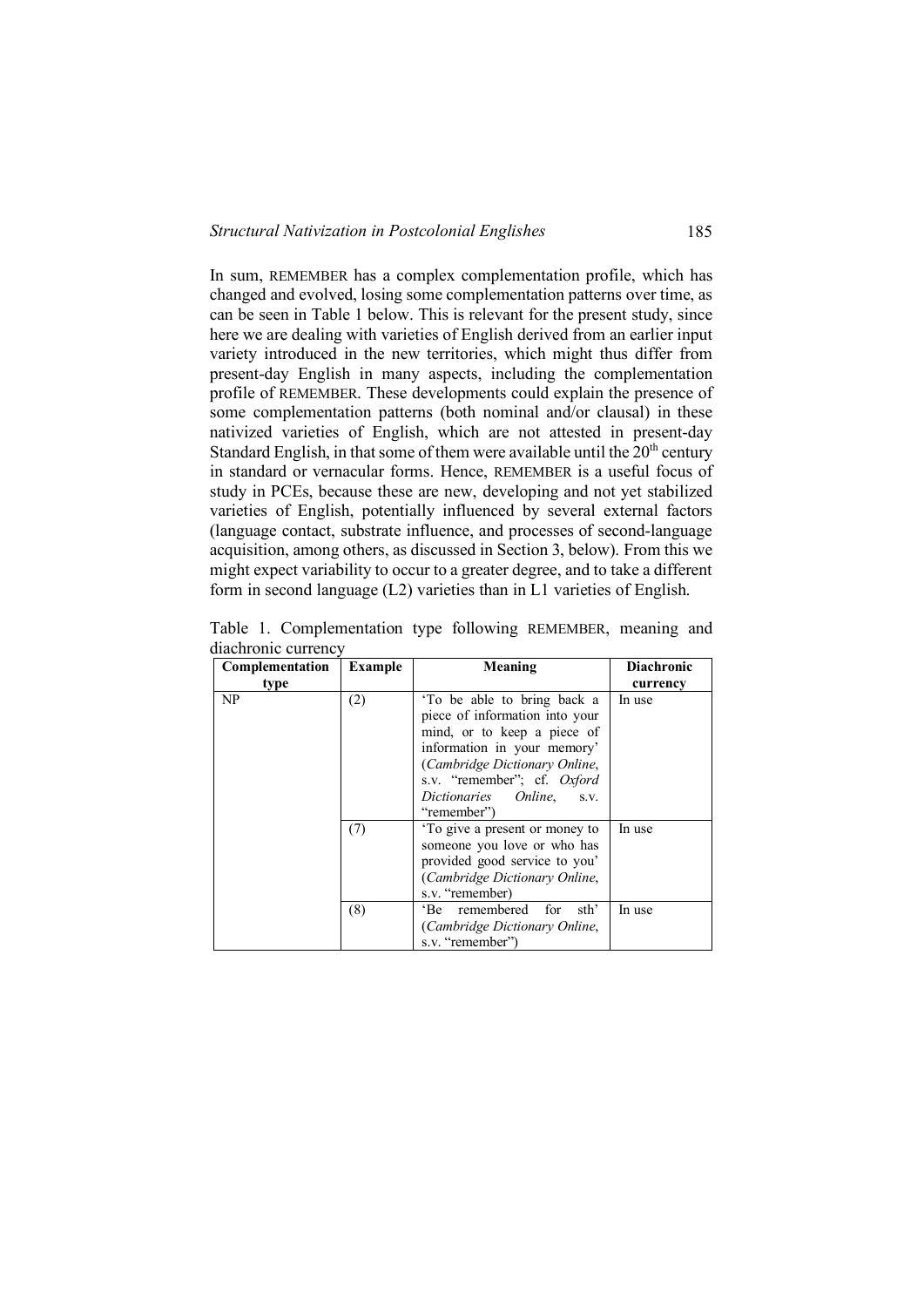|                                    | (10)             | 'To hold a special ceremony to<br>honour a past event or someone<br>who has died' (Cambridge<br>Dictionary<br>Online.<br>S.V.<br>"remember")      | In use                                     |
|------------------------------------|------------------|---------------------------------------------------------------------------------------------------------------------------------------------------|--------------------------------------------|
|                                    | (11)             | 'Pray for the well-being of'<br>(Oxford Dictionaries Online,<br>s.v. "remember")                                                                  | In use                                     |
|                                    | (12)             | 'To convey greetings from one<br>person to (another)' (Oxford<br><i>Dictionaries</i><br>Online.<br>S.V.<br>"remember")                            | In use                                     |
|                                    | (13)             | 'Recover one's manners after a<br>lapse' (Oxford Dictionaries<br>Online, s.v. "remember")                                                         | In use                                     |
| Gerund-participial<br>clauses      | (3)              | 'To be able to bring back a<br>piece of information into your<br>mind, or to keep a piece of                                                      | In use                                     |
| Interrogative<br>clauses           | (4)              | information in your memory'<br>(Cambridge Dictionary Online,                                                                                      | In use                                     |
| Perfect to-<br>infinitival         | (16)             | s.v. "remember"; cf. Mair 2006:<br>226;<br>Oxford<br>Dictionaries                                                                                 | Obsolete (?)                               |
| Declarative<br>clauses             | $\overline{(5)}$ | "remember";<br>Online.<br>S.V.<br>Vosberg 2003: 198)                                                                                              | In use                                     |
|                                    | (14), (15)       | 'Bear in mind the fact' (Mair<br>2006: 222)                                                                                                       | In use                                     |
| To-infinitival<br>clauses          | (6)              | 'To not forget to do something'<br>(Cambridge Dictionary Online,<br>s.v. "remember"; cf. Oxford<br>Dictionaries<br>Online,<br>S.V.<br>"remember") | In use                                     |
| Complex to-<br>infinitival Clauses | (20), (21)       | 'To remind someone' (OED<br>Online, s.v. "remember" v.1;<br>Visser 1963-1973: 2270/2286)                                                          | In use in<br>regional<br>dialects          |
|                                    | (23), (24)       | 'Not to forget' (Visser 1963-<br>1973: 2315)                                                                                                      | Used until 19th<br>century                 |
| For to-infinitival<br>Clauses      | (22)             | 'To remind someone' (OED<br>Online, s.v. "remember" v.1;<br>Visser 1963-1973: 2270/2286)                                                          | In use in<br>regional<br>dialects          |
| Past-participial<br>clauses        | (25)             | Not given (cf. Visser 1963-<br>1973: 2397)                                                                                                        | Used in<br>Middle and<br>Modern<br>English |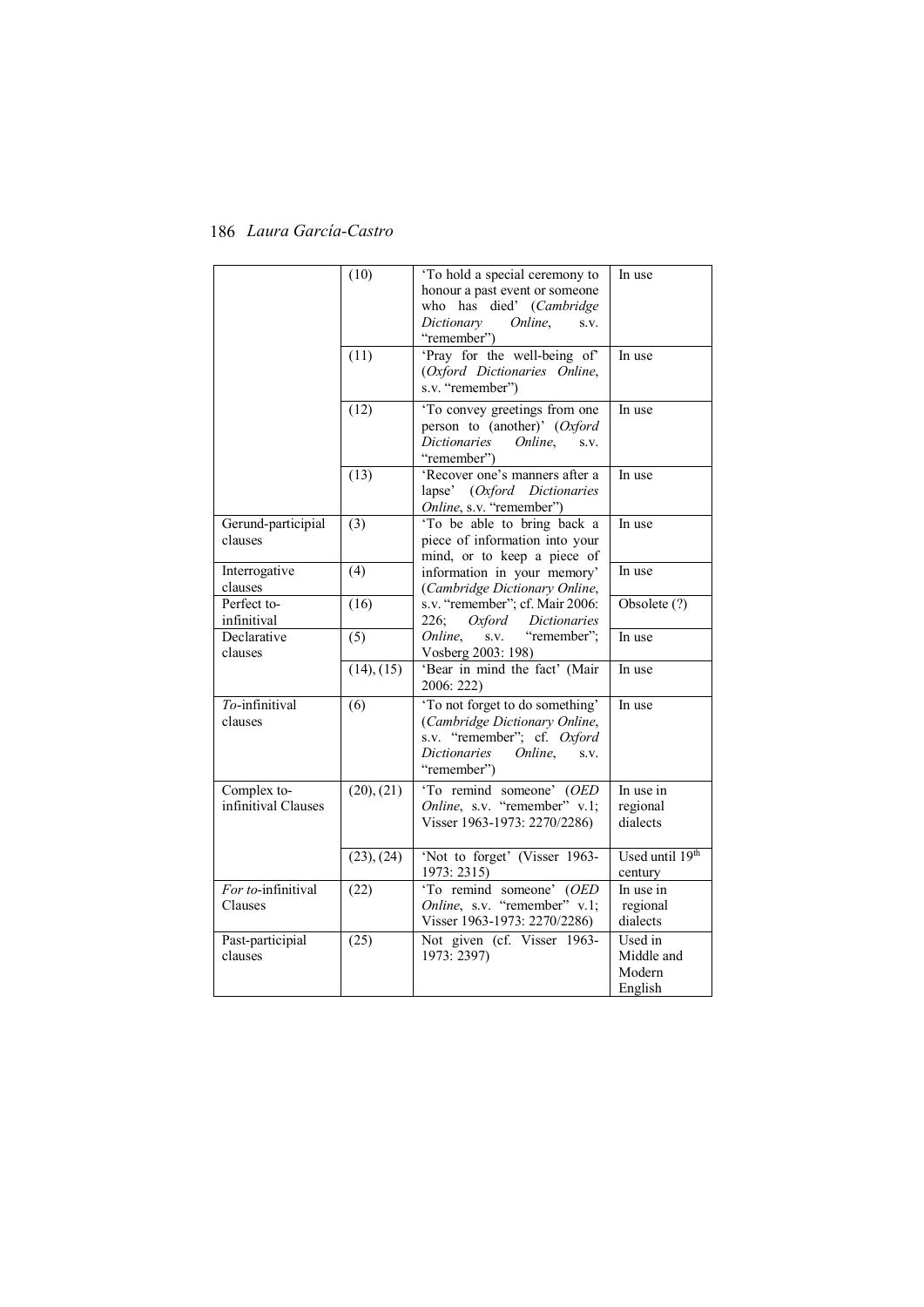| Pronoun $+$<br>preposition (of, on<br>or upon) | (26) | 'To recollect; to think about,<br>reflect on (in some cases used<br>without the idea<br>of  | Used until the<br>beginning $20th$<br>century          |
|------------------------------------------------|------|---------------------------------------------------------------------------------------------|--------------------------------------------------------|
| Pronoun $+$ finite<br>clause                   | (27) | recollection)' (cf. <i>OED Online</i> ,<br>s.v. "remember" $v$ .1)                          |                                                        |
| $Of + gerund -$<br>participial clause          | (28) | 'To have a memory<br><sub>or</sub><br>recollection' (OED Online, s.v.<br>"remember" $v.1$ ) | In use<br>regionally in<br>the United<br>States (rare) |
| Two NPs                                        | (29) | To cause a person to think<br>about or recall (a thing or                                   | In use in AmE                                          |
| $NP + clause$                                  | (30) | person)' (OED Online, s.v.<br>"remember" $v.1$ )                                            |                                                        |

## *3. Factors Conditioning Linguistic Evolution in PCEs*

PCEs usually show particular linguistic features which are not observed in the input variety and which make these varieties different and independent with respect to the parent variety. Such linguistic features are found in a wide range of domains, from phonology to pragmatics and style, and are the result of the linguistic evolution and development of such varieties, where different factors and processes intervene (Brunner 2017: 18). As Schneider (2007: 97) explains, '[t]he linguistic processes which are involved in the genesis of PCEs are manifold and difficult to distinguish'. In this section I will briefly introduce the different linguistic processes interacting in the linguistic evolution of PCEs and its results: continuity, innovation, language contact, cultural factors, second-language acquisition processes, and typology (Schneider 2007: 88-90, 99-107).<sup>5</sup>

Continuity accounts for the common core of the grammar of PCEs that has been preserved as a result of the direct historical transmission of the language across generations. Thus '[t]he backbone of the grammar of PCEs remains the grammar of English' (Schneider 2007: 101) with both standard and non-standard features being retained, although to different degrees depending on the type of colony. In exploitation colonies (the type of colony in which the varieties under consideration here originated), it is argued that standard patterns have been mostly preserved because English was usually transmitted through the education system (Schneider 2007:

<sup>&</sup>lt;sup>5</sup> Although discussed here independently for reasons of clarity, most of these factors are related, are interwoven with each other and may even work simultaneously (cf. Schneider 2007: 101).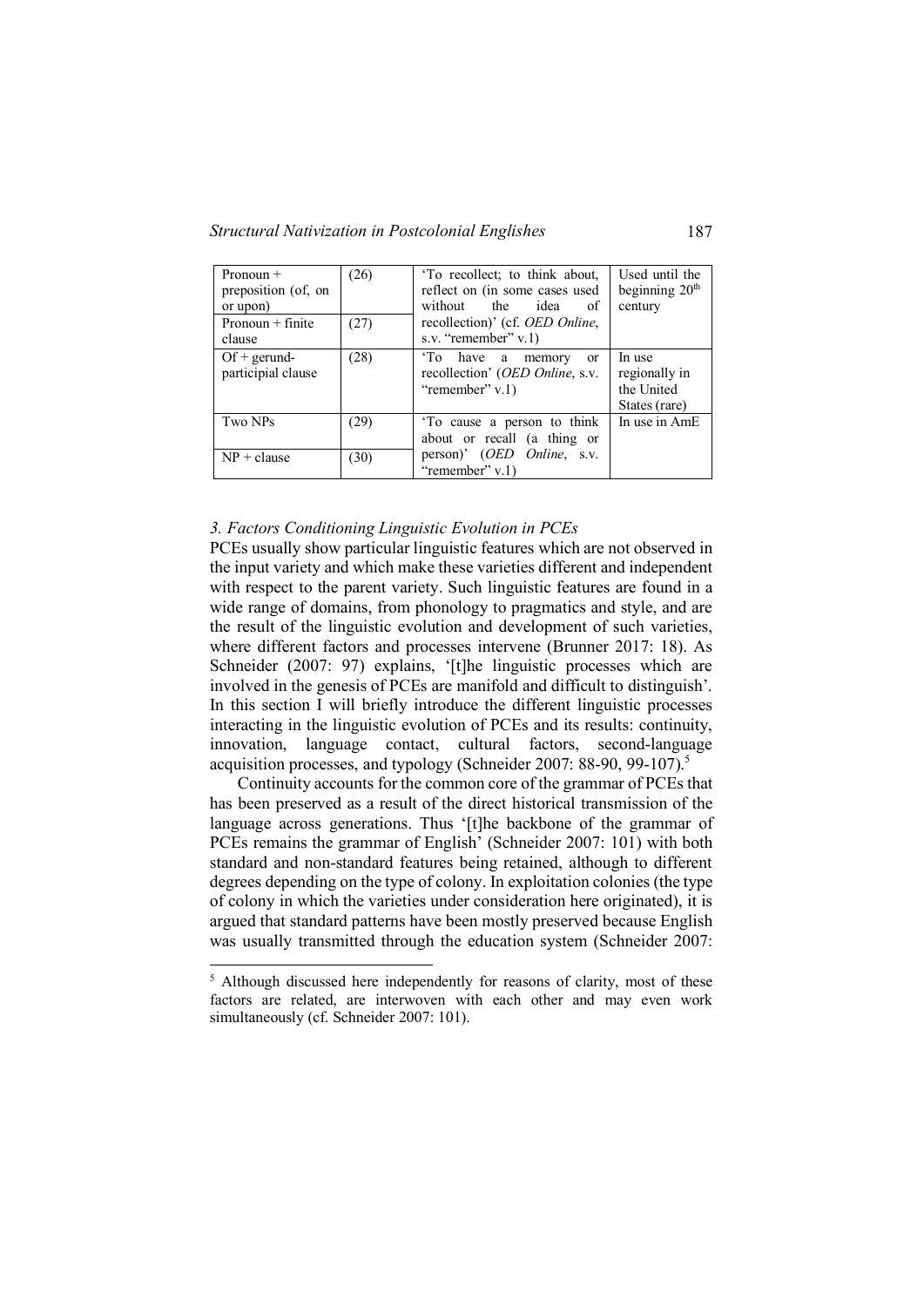101). However, it is important to bear in mind that part of the people who got to these colonies may have belonged to lower strata of society and may have spoken regional varieties of English, not the Standard variety. Therefore, these geographical varieties were also the input of the emergent PCEs, and features particular to these varieties persist in most PCEs (Schneider 2007: 101). In Section 2 I introduced the standard, geographical and obsolete complementation patterns of REMEMBER. Therefore, looking at when the colonization of the territories under study took place will provide an idea of what the input variety was like at the time in terms of complementation of the verb REMEMBER.

Innovation refers to 'the results of [the processes of] internal change and linguistic creativity' (Schneider 2007: 102). Here I will discuss simplification and restructuring in relation to PCEs. In the present context, simplification in PCEs is the result of internal change and linguistic creativity and involves a series of processes and mechanisms (Schneider 2007: 102). In particular, the study of PCEs has, from its early days, focused on the simplification of morphosyntactic features across these varieties (cf. Williams 1987), following the claim that PCEs tend to be structurally simpler, i.e. more explicit than the input varieties. For instance, it is claimed that PCEs prefer finite CCs (more grammatically explicit and thus less complex) than non-finite CCs (cf. Steger & Schneider 2012). Based on this generally acknowledged fact, simplification is considered to be the main explanatory factor regarding linguistic creativity in PCEs (cf. Brunner 2017; Steger & Schneider 2012; Suárez-Gómez 2017; Tamaredo 2018; Williams 1987, among others). As for restructuring, it 'involves the systematic rearrangement and reinterpretation of constituents and constituent sequences in language evolution' (Schneider 2007: 105). It results in phenomena such as 'loss of some units or rules, addition of new ones, and certainly modifications in the direction of simplification, generalization, or complexification by the addition of conditions to the application of a rule' (Mufwene 2001: 13). Restructuring may operate through reanalysis, i.e. a process whereby speakers 'analyze and understand the same constituent sequences differently in their mental grammars' (Schneider 2007: 105), which may derive in the emergence of new patterns. Schneider (2007: 106) includes grammaticalization under restructuring, in that he considers it a special case of reanalysis. Grammaticalization involves a number of processes (cf. Lass 1990: 80; Schneider 2007: 5; Trudgill 2004: 87-88), including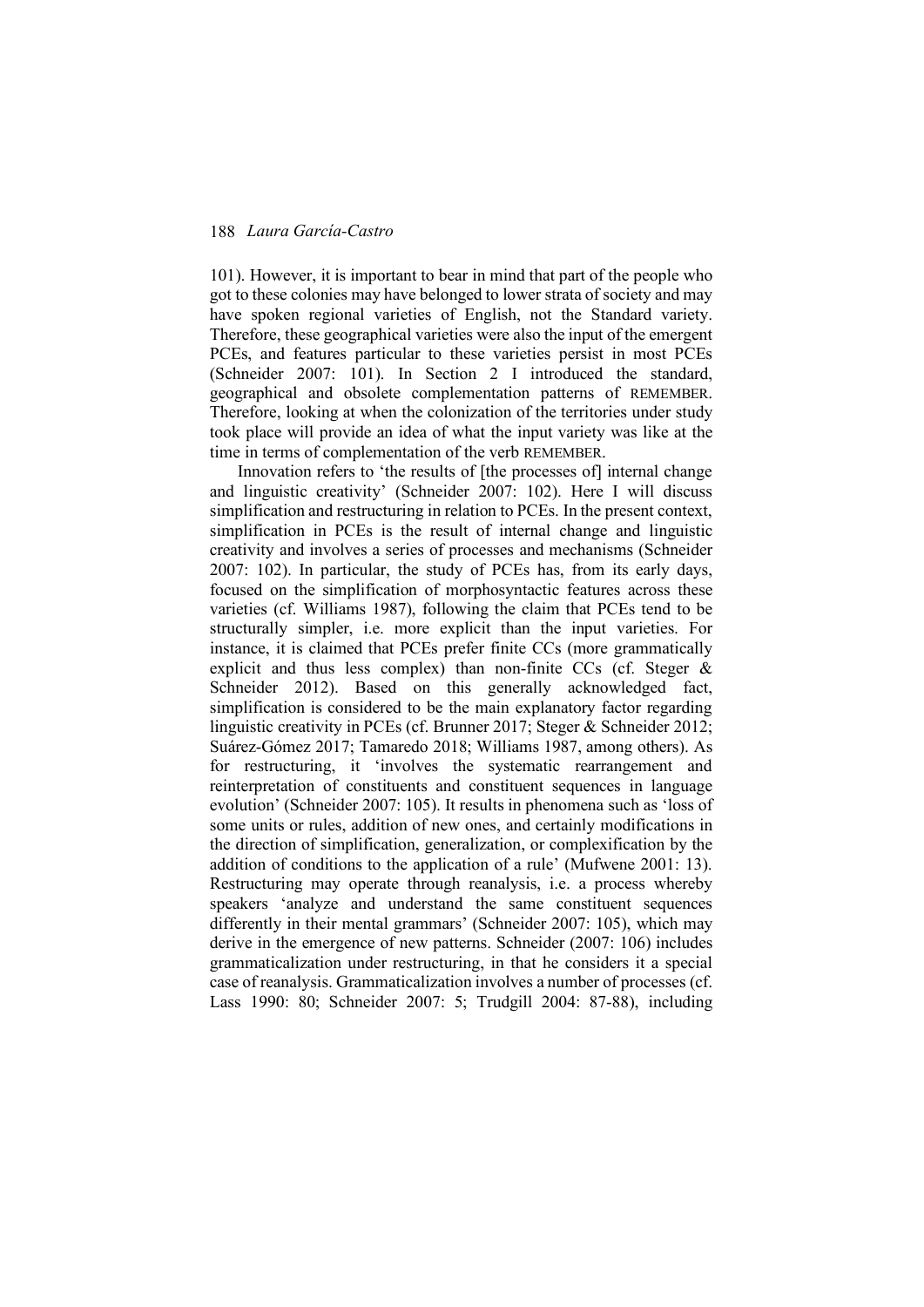semantic bleaching whereby a word losses lexical content meaning (Brinton & Traugott 2005: 29).

Contact is an essential factor because PCEs emerged after a process of language contact. In terms of linguistic evolution, contact contributes to change in itself, but it can also interfere with, trigger or accelerate other factors driving linguistic change in PCEs, such as simplification, restructuring and exaptation. One obvious effect of contact is the transmission of some type of linguistic material between the languages in contact. Although the most noticeable is lexical borrowing, grammar may also be affected in terms of frequency and patterns transferred from substrate languages (Schneider 2007: 107; cf. Brunner 2014, 2017; Suárez-Gómez 2017, among others). Related to contact we find cultural factors, also considered relevant in the process of the linguistic evolution of PCEs, because they reflect the cultural context in which PCEs emerge. Linguistically, cultural factors may explain the emergence of lexical items and their semantics and even grammar, although it is not clear how cultural factors may affect certain levels of language.<sup>6</sup>

Second-language acquisition processes refer to the 'universal laws of ontogenetic second-language acquisition (SLA) and phylogenetic language shift' (Schneider 2007: 89), which are often used as a potential explanation for a number of phenomena found in PCEs. Language contact and SLA processes are usually discussed jointly because PCEs are the result of language contact and SLA. Furthermore, it has been observed that cognitive constraints of second-language learning and processes of contact operating in the development of PCEs are not opposing factors, but rather complementary ones (Thomason 2001: 62). SLA processes might explain some of the shared features across PCEs which cannot be explained by language contact (cf. Mair 2003 on *angloversals*).

Finally, the influence of language typology has also been considered to be a determinant factor in the linguistic evolution of PCEs, since speakers 'consistently select […] forms and patterns that conform to an overarching language type, with many innovations being typologically similar in nature and strengthening one specific parameter' (Schneider 2007: 89). Although this factor is related to contact, since transfer is the

 $6$  Some studies (cf. Olavarría de Ersson & Shaw 2003; Schilk 2011) seem to show that culture does affect grammatical aspects. However, due to the uncertainty about how it does so, it is not further discussed here.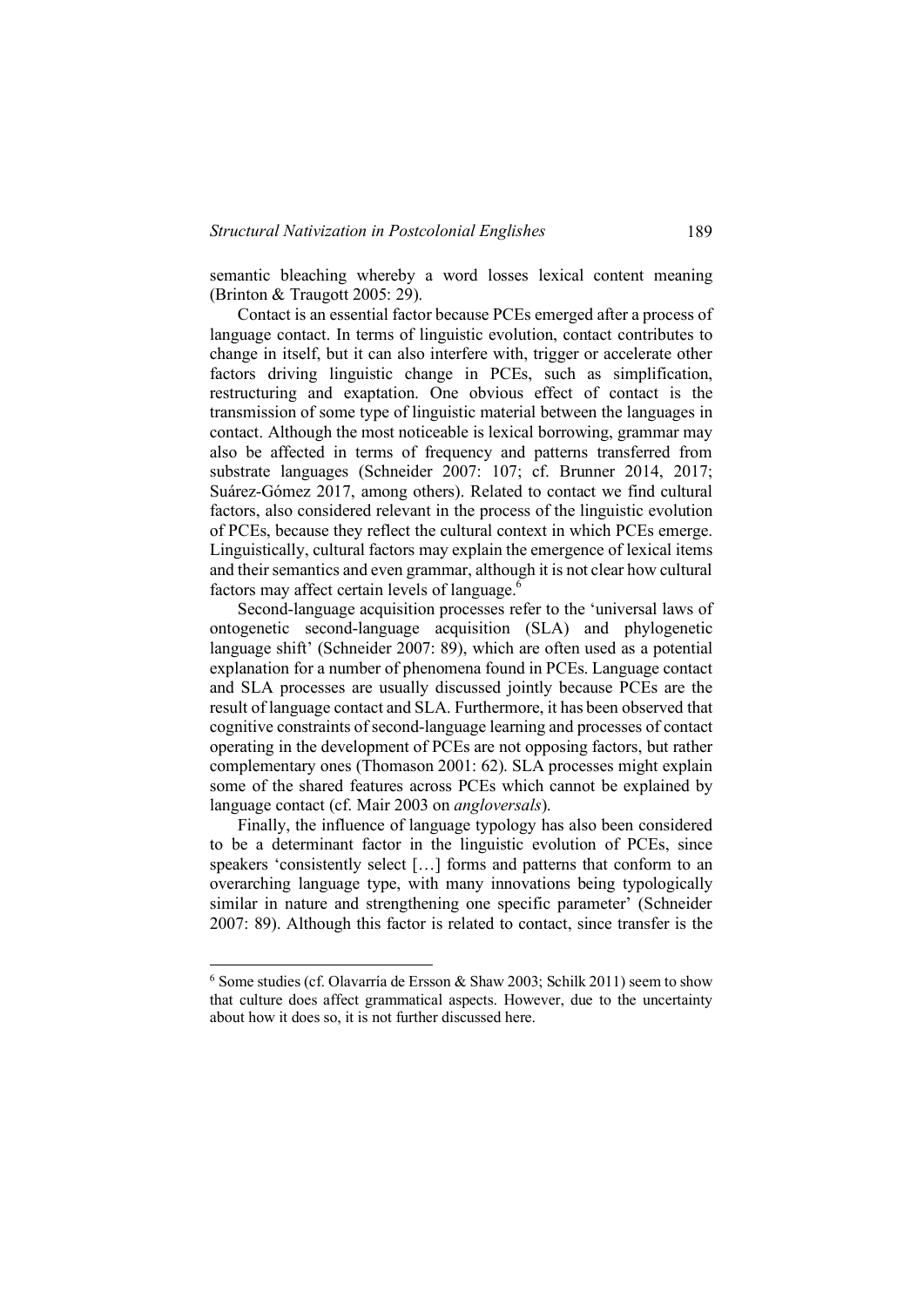process at work here, language contact goes beyond the direct borrowing and transfer of structures from one language into another.

For the present study, two of these aspects seem especially relevant: continuity, in that the complementation system is a core element of English grammar which has been transmitted and kept in PCEs; and innovation, which might also be key in explaining innovative patterns, since new structures can develop as a result of internal change and linguistic creativity, through analogical processes, for example.

#### *4. Methodology*

In order to survey the presence and frequency of non-canonical structures in the complementation profile of REMEMBER, I adopt a corpus-linguistic approach using the Corpus of Global Web-based English (GloWbE; cf. Davies 2013). GloWbE contains a vast amount of data from 20 different countries (including different types of varieties such as L1s, for example AmE, English as a Second Language (ESL) such as SLE, and even English as a Second Dialect (ESD) varieties, like Jamaican English), which is necessary as a means of finding incipient traces of nativization such new complementation structures. The material in the corpus was retrieved from the Internet in 2012 and can be considered to represent *English as used on the web* (Loureiro-Porto 2017: 455). I selected 3,000 random hits from each variety, that is, the British, Indian, Bangladeshi and Sri Lankan varieties of English.

All hits available for the verb REMEMBER were retrieved by searching for the forms <remember>, <remembers>, <remembered> and <remembering>. These four sets of samples were then randomized and the first 3,000 hits for each variety were extracted. I manually surveyed the resulting 12,000 examples and discarded those tokens which were either invalid (e.g. repeated hits) or which did not display a complement after REMEMBER (e.g. intransitive patterns). In Section 5, I will present the structures identified as possible innovative complements after REMEMBER, as well as the potential factors that may explain their emergence or presence.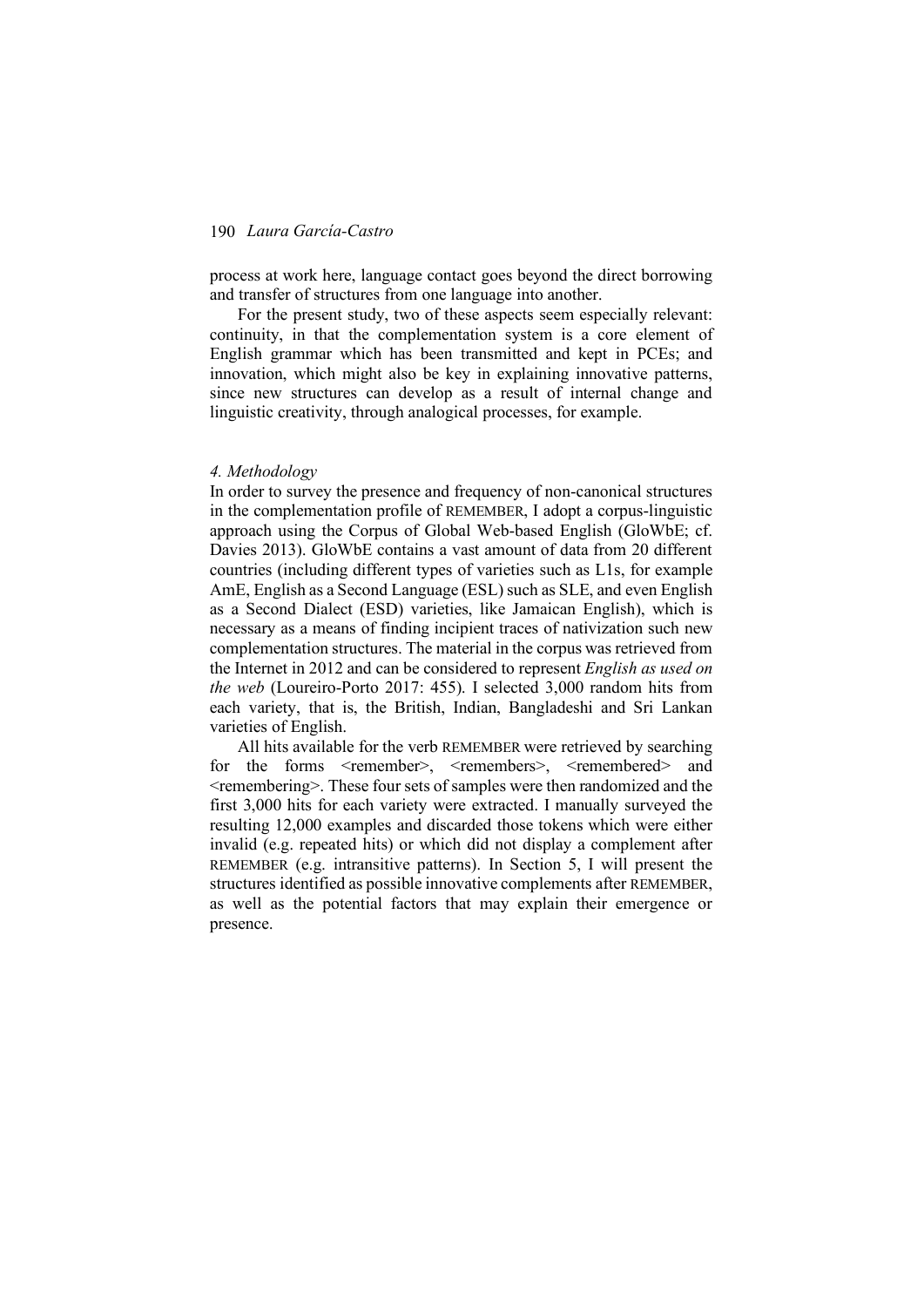## *Structural Nativization in Postcolonial Englishes* 191

# *5. Results and Discussion of Results*

As noted in Section 2, the present-day complementation profile of REMEMBER includes nominal and clausal complements, which, as illustrated in Table 2 (the results of which are statistically significant at p  $<$  0.05), are predominant in the four varieties of English. Specifically, clausal complementation is more common than nominal complementation in all sections of GloWbE. Nevertheless, of greater relevance for the present study is the fact that other patterns not described as part of the complementation of REMEMBER are also identified.

Table 2. Distribution of the types of complementation (C.) in the four sections of GloWbE ( $\chi^2$  = 22.376, df = 6, p = 0.001)

|                                            | <b>GloWbE GB</b> |      | <b>GloWbE IN</b> |      | <b>GloWbE BD</b> |               | <b>GloWbE LK</b> |               |
|--------------------------------------------|------------------|------|------------------|------|------------------|---------------|------------------|---------------|
|                                            | No.              | $\%$ | No.              | $\%$ | No.              | $\frac{0}{0}$ | No.              | $\frac{0}{0}$ |
| Nominal C.                                 | 1,112            | 41.4 | 1,198            | 46.3 | 1,112            | 43.8          | 1,186            | 46.3          |
| Clausal C.                                 | 1,565            | 58.3 | 1,375            | 53.2 | 1,425            | 56.0          | 1,371            | 53.5          |
| Other patterns<br>after<br><b>REMEMBER</b> | 5                | 0.3  | 11               | 0.5  | 6                | 0.2           | 5                | 0.2           |
| Total                                      | 2,682            | 100  | 2,584            | 100  | 2,543            | 100           | 2,562            | 100           |

Although these patterns are very low in number, their existence seems to indicate that there are indeed new structures across varieties of English. Furthermore, and as will be described below, most of them can be explained by the factors introduced in Section 3. These patterns are presented in Table 3 and will be discussed individually in what follows, providing potential explanations in each case, to then present an overall discussion.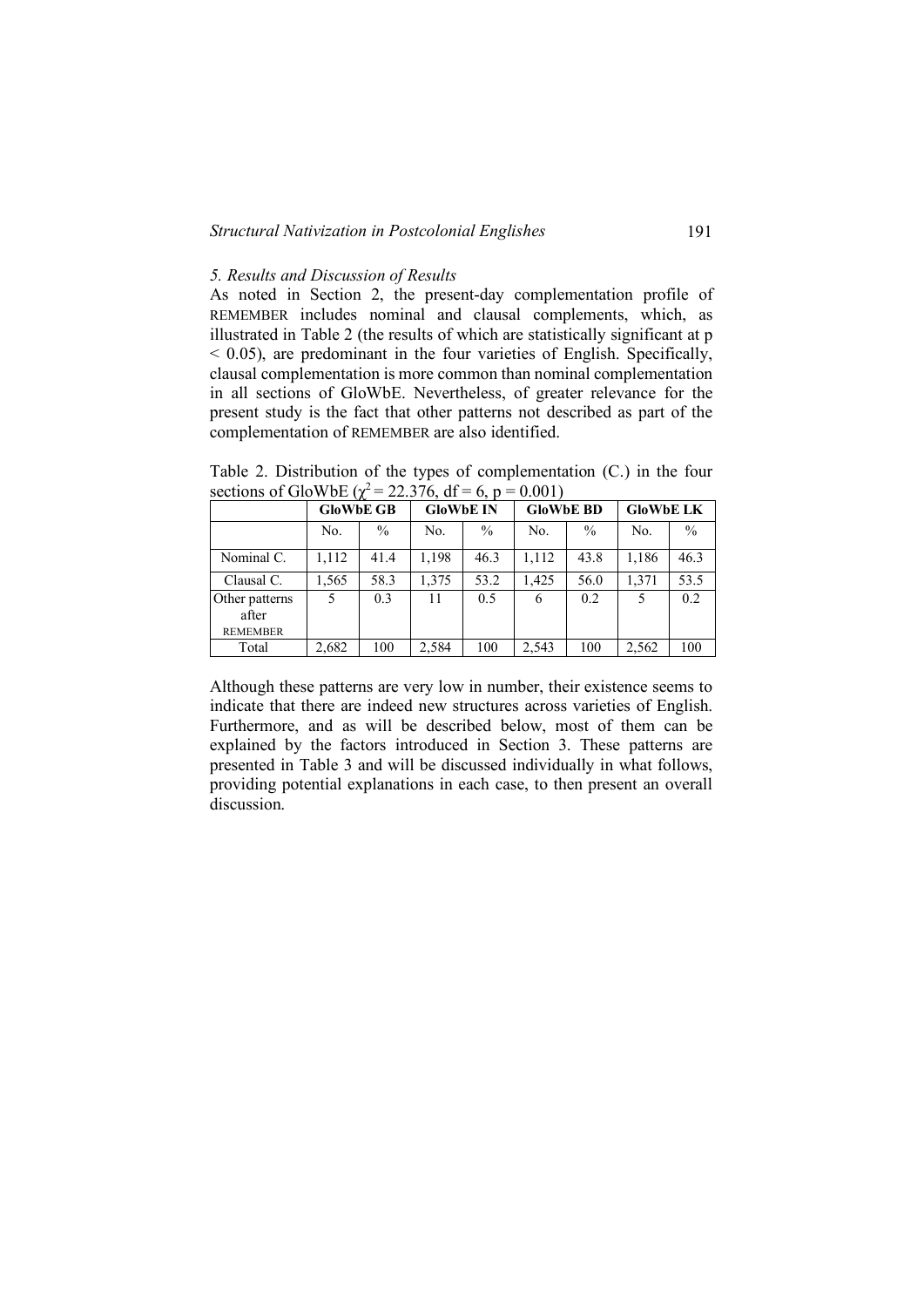|                                                | <b>GloWbE</b>  | <b>GloWbE</b> | <b>GloWbE</b> | <b>GloWbE</b>  | <b>Total</b> |
|------------------------------------------------|----------------|---------------|---------------|----------------|--------------|
|                                                | <b>GB</b>      | IN            | <b>BD</b>     | LK             |              |
|                                                | No.            | No.           | No.           | No.            | No.          |
| Of<br>(i)                                      |                |               | 4             | $\overline{c}$ | 6            |
| (ii)<br>As to                                  |                |               |               |                |              |
| (iii) About                                    | $\overline{2}$ | 9             |               | $\overline{2}$ | 14           |
| <b>REMEMBER</b><br>(iv)<br>meaning<br>'remind' | ۰              |               |               |                | 3            |
| Back<br>(v)                                    | 3              |               |               |                | 3            |
| (vi) Total                                     | 5              | 11            | 6             | 5              | 27           |

Table 3. Other types of complementation patterns found in the data sample

Firstly, there are instances of REMEMBER followed by several types of prepositional phrases, one which is described as an obsolete complementation pattern of REMEMBER in present-day Standard English (pattern (i); cf. *OED Online*, s.v. "remember" v.1; Section 2.1) and others which are not recorded in the dictionaries and grammars consulted (patterns (ii) and (iii)).

- (i) REMEMBER is found followed by a prepositional *of*-phrase in GloWbE BD and GloWbE LK. The prepositional head of can be complemented by a noun phrase, as in (31), and by a finite clause, as in (32), and a non-finite clause, as in (33).
	- (31) *(…) I remember of January.* (GloWbE LK)
	- (32) *And also remembering of what one is supposed to be doing.* (GloWbE LK)
	- (33) *I can't remember of seeing such quality fast bowlers facing each other in the recent past.* (GloWbE BD)

As discussed in Section 2.1, this pattern existed historically with both the *of*-prepositional phrase complemented by a noun phrase and by a finite clause (as illustrated in (26) and (27) in Section 2.1). Both are now obsolete. REMEMBER with an *of*-prepositional phrase followed by a gerund-participial clause is still attested today in AmE, as illustrated in (28) in Section 2.1, above. Example (28) dates back to 1986, which makes it possible that its presence in L2 varieties of English is the result of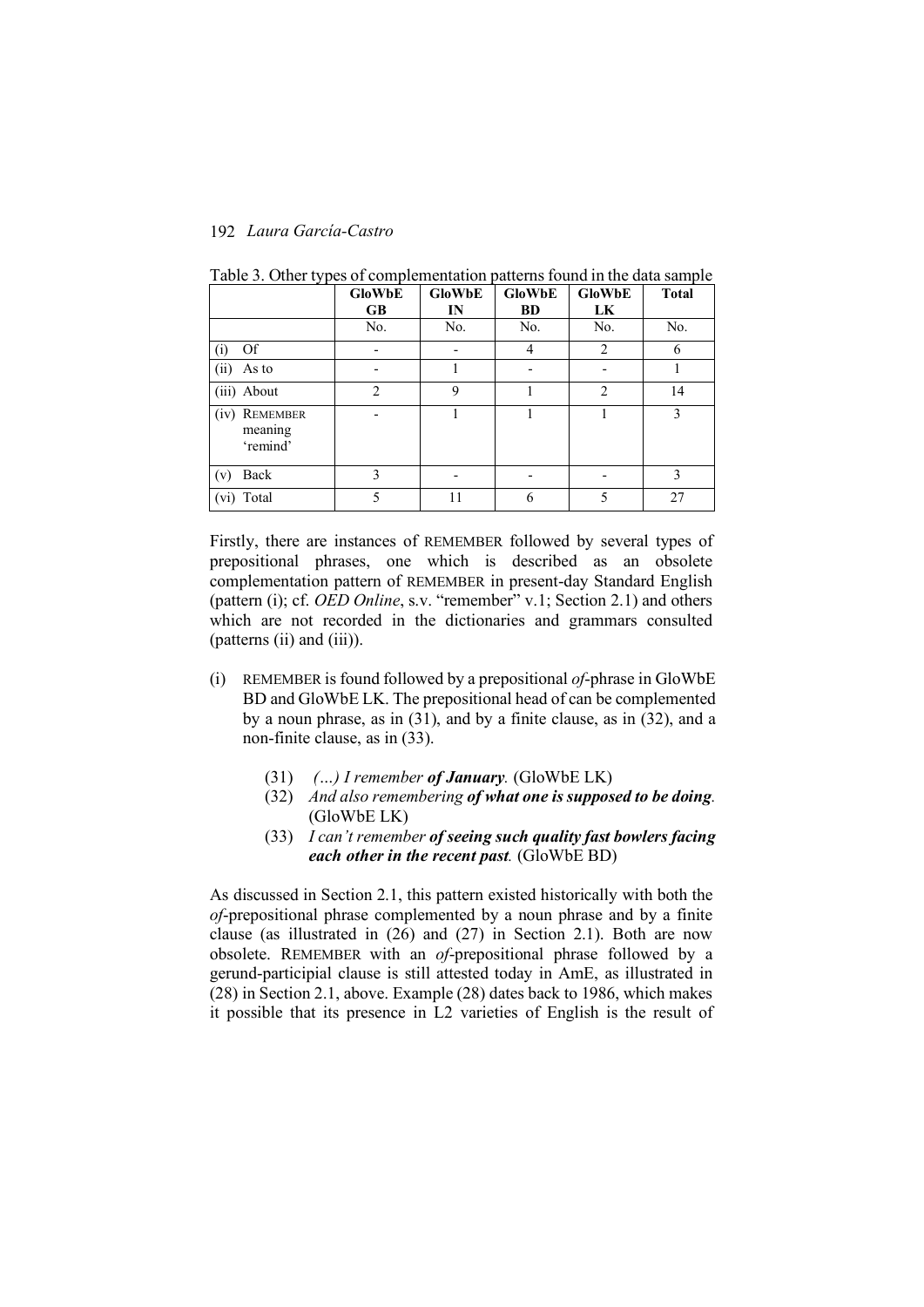continuity (Schneider 2007: 101), i.e. that it was part of the repertoire of the input variety and was retained in these varieties (cf. Section 3). On the other hand, this pattern is described by the OED (*OED Online*, s.v. "remember" v.1) as mainly a regional usage in the US. Thus, another possible explanation would be that the presence of this feature in other varieties of English is a result of the global influence of AmE, which is at the heart of the main economic and cultural power in the  $20<sup>th</sup>$  century and is considered the hub of World Englishes (Mair 2013: 261).

# (28) *I remember of seeing one or two*. 7

- (ii) An instance of REMEMBER followed by a prepositional phrase headed by *as to*, shown in (34), was found in GloWbE IN.
	- (34) *When we want to become an enjoyer we do not remember as to whose things we are going to enjoy.* (GloWbE IN)

This pattern is not attested in the sources consulted (see Section 2.1). Therefore, the continuity factor is not likely to be responsible. Nevertheless, a potential explanation could be that there is analogy with constructions such as *I was confused as to what happened* or *Her opinion as to what happened is unclear.* The search for  $\leq$  remember as to whose> in GloWbE retrieves only one instance, the one presented in (34), and the search for  $\le$ remember as to what also returns just one instance. In Google, the search for <remember as to whose> produced four hits, and the search for  $\le$ remember as to what $\ge$  returned some 368,000. This seems to shows that REMEMBER followed by *as to what* could be leading such innovation, and is being followed by other types of interrogative clauses, such as those introduced by *whose*. So, the innovation factor might indeed explain the presence of this pattern, although such a hypothesis is tentative at this point and should be further explored in future research.

(iii) REMEMBER followed by a prepositional phrase headed by the preposition *about* is attested in all four varieties, as illustrated in examples (35) to (38). However, it is not accounted for in the dictionaries consulted (*Cambridge Dictionary Online*, s.v.

 <sup>7</sup> Example repeated here for convenience.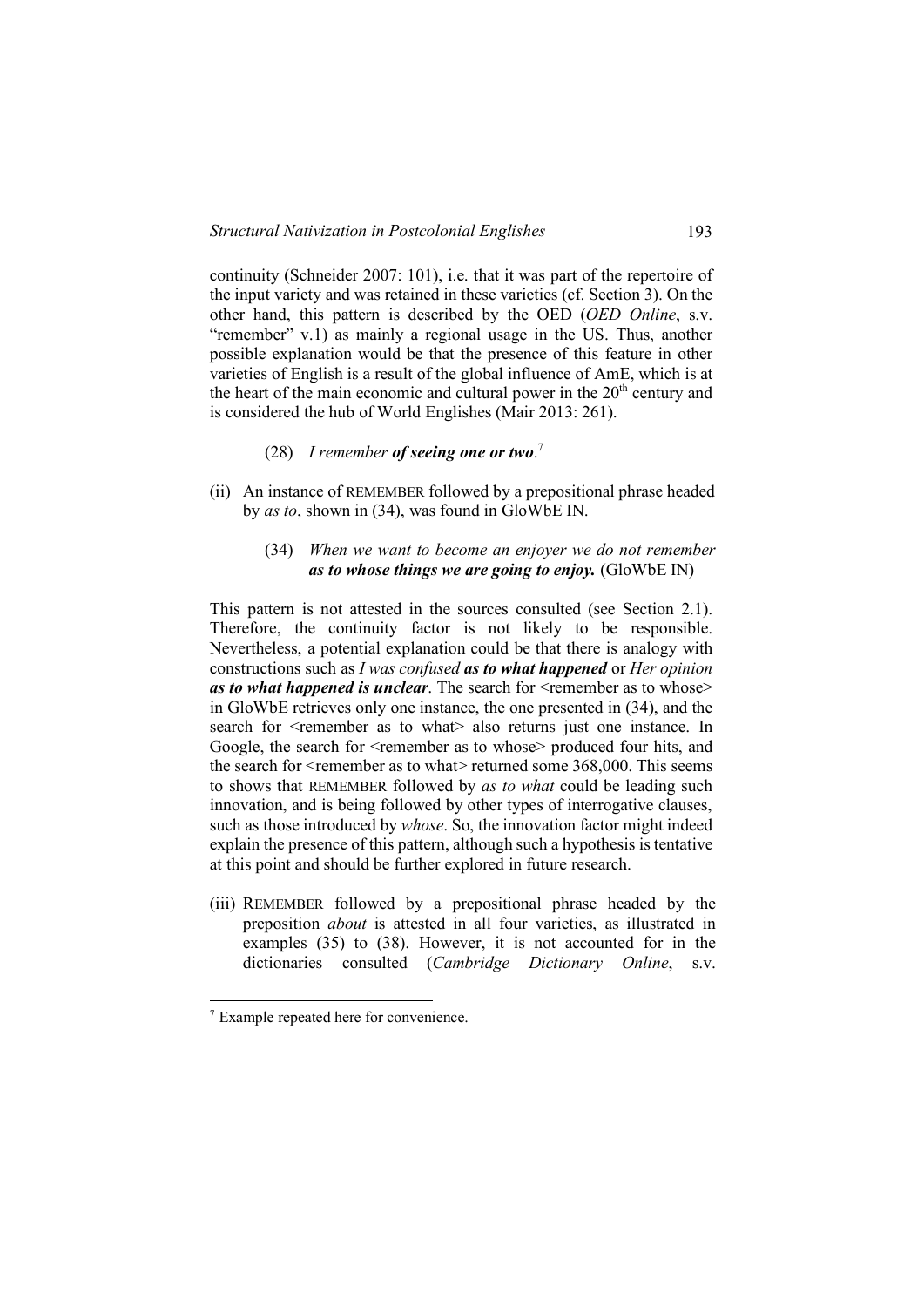"remember"; *OED Online*, s.v. "remember" v.1; *Oxford Dictionaries Online*, s.v. "remember"), in Visser (1966-1976) or in the studies carried out on the complementation of the verb REMEMBER (cf. for example, Fanego 1996; Mair 2006).

- (35) *I remember about that.* (GloWbE GB)
- (36) *(…) you don't remember about the 2.5 chapters.* (GloWbE IN)
- (37) *(…) but it is worth remembering about it.* (GloWbE LK)
- (38) *So, please remember about this point.* (GloWbE BD)

In examples (35) to (38), the *about*-prepositional phrase is used instead of the canonical nominal phrase complement, for example in (35), where the NP *that* would be the expected complement. The semantically related verb FORGET, on the other hand, can be followed by a phrase headed by *about*, as in (39) (*Cambridge Dictionary Online*, s.v. "forget"; *Oxford Dictionaries Online*, s.v. "forget").

> (39) *I wish I could forget about him*. (*Cambridge Dictionary Online*, s.v. "forget"; *Oxford Dictionaries Online*, s.v. "forget")

This could be an indication of analogy between REMEMBER and FORGET, which both belong to the retrospective type of verbs. In addition, analogy is cited by Schneider (2007: 103) as one of the processes through which simplification takes place in PCEs (cf. Section 3). Thus, simplification via analogy would explain the use of this construction in the PCEs under study here. Unfortunately, this hypothesis cannot be corroborated with the data available and further research is needed.

(iv) REMEMBER with the obsolete transitive meaning 'remind' and its corresponding obsolete complementation pattern (in present-day Standard English) is found only in GloWbE IN and GloWbE LK, i.e. L2 varieties, but not in GloWbE GB, i.e. the L1 variety. As illustrated in (40) and (41), REMEMBER has the meaning 'to cause a person to think about or recall (a thing or a person)', i.e. 'remind'. It is complemented by a NP and a clause in (40) and (41), where the NPs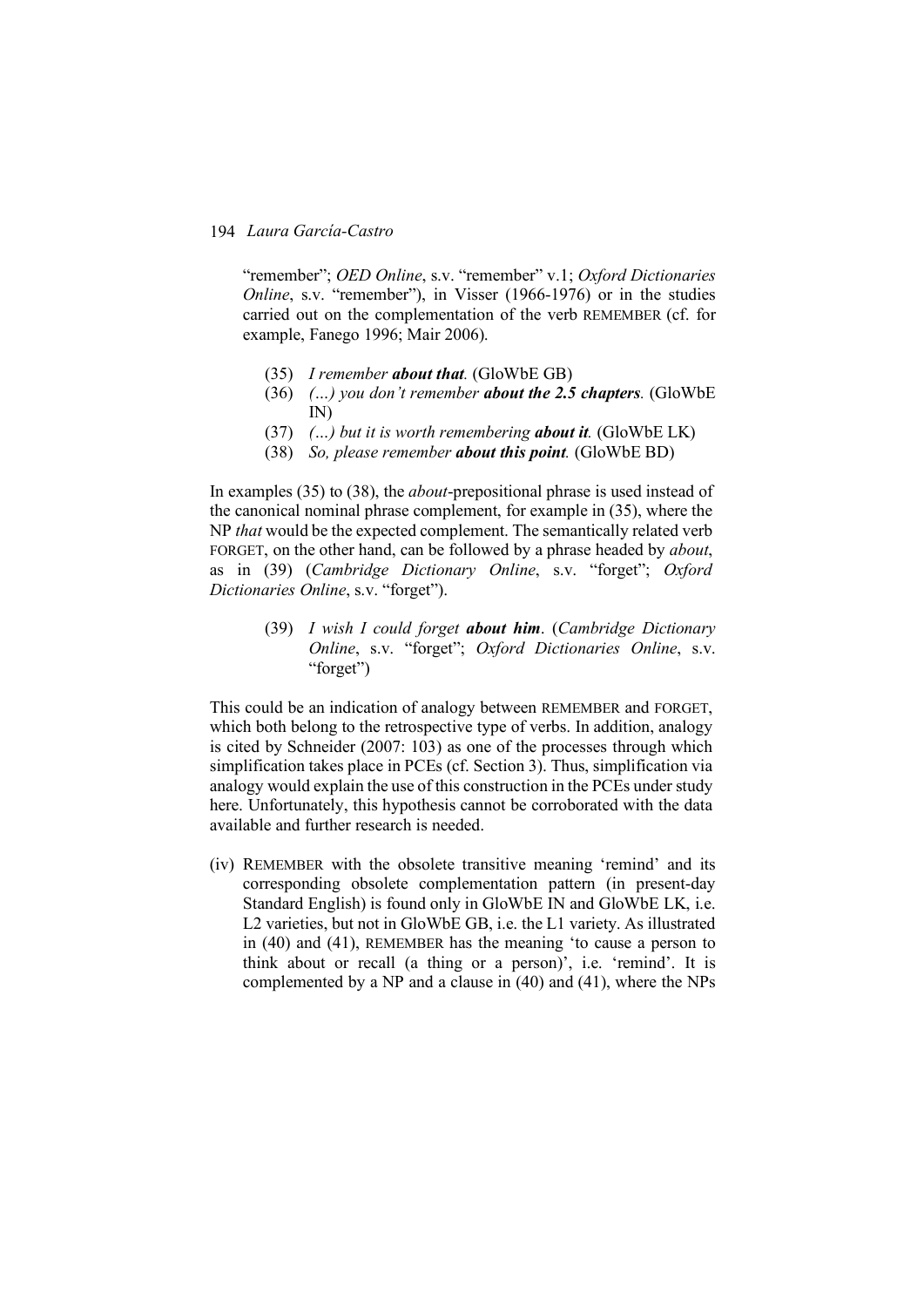*her* and *Mu'l'livaaykkaal* are followed by the clauses *that the World Council was there* and *to focus on injustice of powers respectively*.

- (40) *(…) one of the members remembered Her that the World Council was there; (…)* (GloWbE IN)
- (41) *Remembering Mu'l'livaaykkaal to focus on injustice of powers.* (GloWbE LK)

As discussed in Section 2.1, REMEMBER used to have two meanings similar to 'remind'. The relevant examples are (20) to (22) and (29) and (30) (repeated here for convenience; cf, *OED Online*, s.v. "remember" v.1; Visser 1963-1973: 2270, 2286). The first of these meanings, which existed in Middle and Modern English, was 'someone is reminded to do something' and the verb REMEMBER was complemented by an NP followed by a *to*-infinitival clause, as in (20) and (21), and by a *for to*infinitival clause, as in (22), the former being considered regional today.

- (20) *'Let me remember you to do this one more kind act for me.'*
- (21) *'Would to God that foresight had remembered me to take my cloak along.'*
- (22) *'If a bishop… would remember him… for to keep certain moral virtues.'*

The other meaning, which is chiefly found in present-day AmE, is 'someone is reminded of something'. With this meaning, the verb REMEMBER is complemented by an NP followed by a prepositional phrase, as in (29), and by a finite clause, as in (30).

- (29) *As the old joke goes, remembered to me by Harold Weschler, there's the faculty and the 't'aint (it ain't) faculty'.*
- (30) *I remembred to him, how often I hear him wonder [etc.]*

In the examples found in my data sample, both meanings are found, 'to be reminded of something', as in (40), followed by a finite clause, and 'to remind to do something', as in (41), followed by a *to*-infinitival. Continuity (cf. Schneider 2007: 101; Section 3) could be the factor accounting for these instances found in GloWbE IN and GloWbE LK,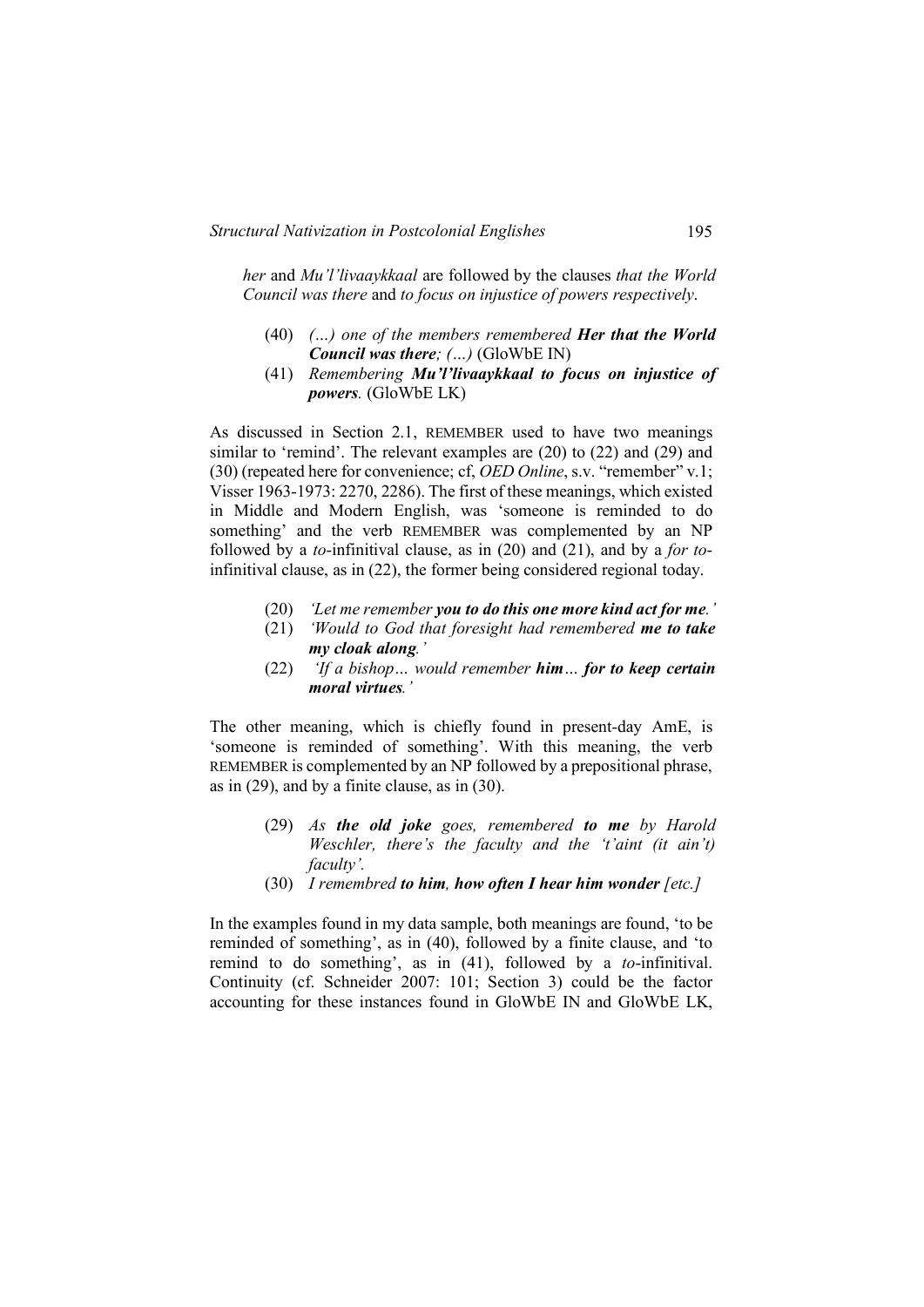since they might have been part of the repertoire of the varieties of English that served as input and from which these PCEs developed. The prepositional phrase expresses recipient meaning, as do the NPs in examples (20) to (22) and the prepositional phrases in (29) and (30), and thus this pattern resembles ditransitive constructions.

Example (42) has a slightly different meaning. In this case it is 'something reminds one of something', where *many [of the phones] present in the Samsung ATIVS benefits* remind one *to the Galaxy S* (a type of smartphone). However, this pattern is not recorded as an obsolete pattern, and therefore it cannot be attributed to the continuity factor. It might, rather, be a case of linguistic creativity, a case of analogy with the verb REMIND,<sup>8</sup> or a case of substrate influence (cf. Section 3). However, with just one instance it is not possible to test and prove any of these hypotheses.

- (42) *While the design is not strictly the same as that of the awardwinning smartphone with Android, many [phones] present in the Samsung ATIV S benefits remembered, not for causation, to the Galaxy S3.* (GloWbE BD)
- (v) REMEMBER is followed by an adverbial phrase headed by *back to* three times, as shown in (43) to (45). However, it is remarkable that the only three instances of this unit in my data are found in GloWbE GB, which represents the L1 variety, and not in the sections of GloWbE that represent the L2 varieties. Therefore, none of the factors said to drive the linguistic development of PCEs (cf. Section 3; Schneider 2007: 88-90, 99-107) can be used to explain this phenomenon.
	- (43) *I've been making music for my whole life so it's hard to remember back to the moment I knew I wanted to do it (…)* (GloWbE GB)

 <sup>8</sup> The meaning of *remembered* in example (42) seems to be the same that of the phrasal verb *REMIND somebody of something or somebody*, as in '*Your hair and eyes remind me of your mother*' (*Cambridge Dictionary Online*, s.v. "remind somebody of something or somebody"). However, in example (42) the preposition to is used instead of the canonical of and the person who is being reminded is missing.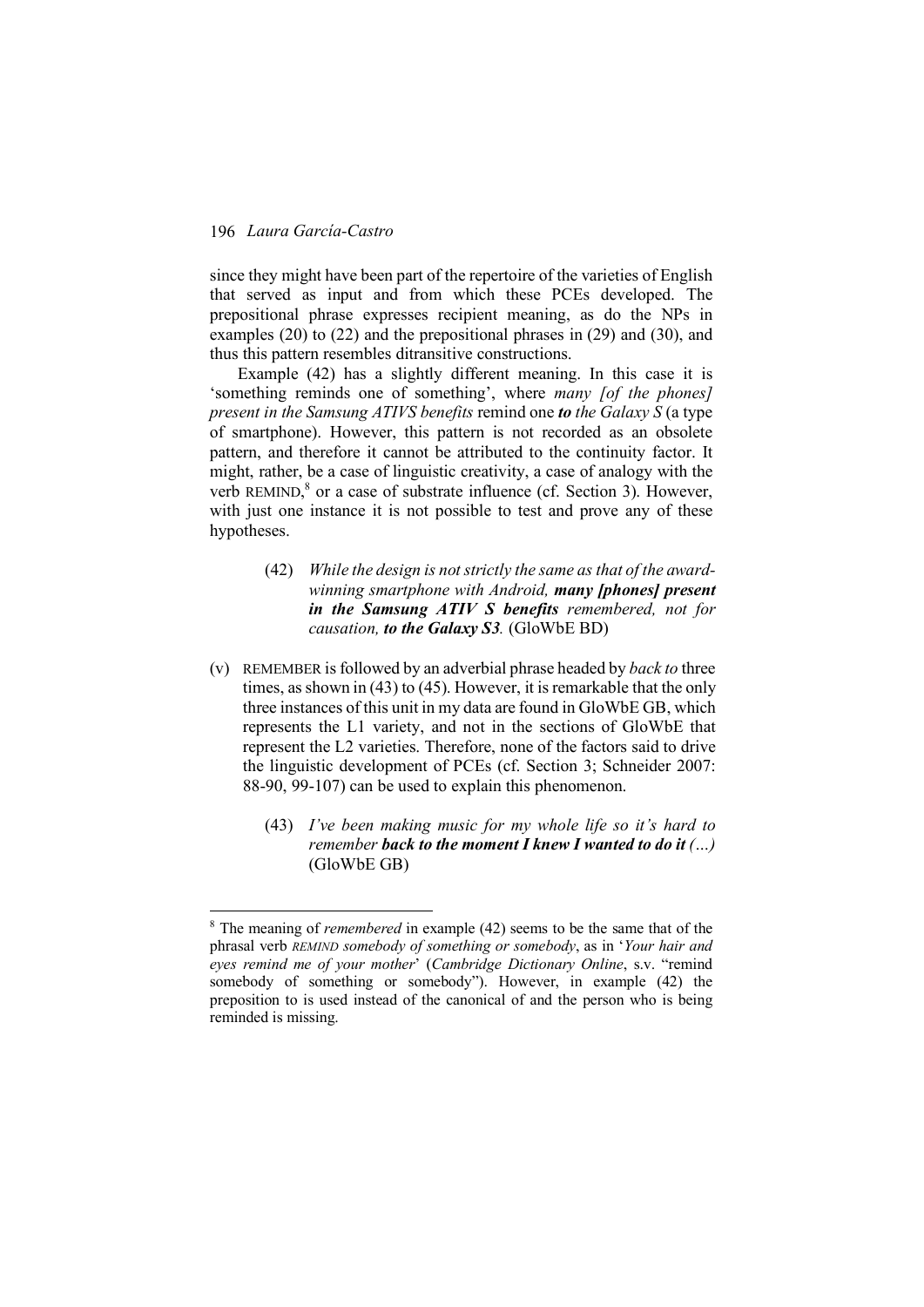- (44) *I remember back to playing the just cause 2 demo for the first time and (…)* (GloWbE GB)
- (45) *I can remember back to those times and yes - we used to put speakers on stands – (…)* (GloWbE GB)

It is interesting to compare these instances with others, such as those illustrated in (46) and (47), also taken from my data sample. Here, REMEMBER is followed by *back*, but *back* is an adjunct rather than a complement.

- (46) *(…) if many of them were to remember back as long ago as December, when Boris was scolding Cameron over his euro (…)* (GloWbE GB)
- (47) *I remember back in the 70's when Derby County used to play on a ground that (…)* (GloWbE GB)

Although this pattern seems to be beyond the scope of the present study, which focuses on PCEs and their divergence from L1 varieties, I would venture to propose an explanation. In the examples found in my data, *back to* seems to be used to reinforce the meaning of REMEMBER, which might have suffered bleaching to some degree. Another possible explanation is analogy with the verb THINK in the phrasal verb THINK BACK (*Cambridge Dictionary Online*, s.v. "think back"), which is defined as 'to remember something that happened in the past' and usually takes the preposition to, as in (48).

> (48) *It might help you to understand Julia if you think back to when you were her age.* (*Cambridge Dictionary Online*, s.v. "think back")

Summing up, we can discuss these results as a whole in the following manner. In terms of distribution among varieties, we find that pattern (v) is only found in British English, patterns (i), (ii) and (iv) are restricted to PCEs (although not found in all of them as will be discussed next) and pattern (iv) is common to the four varieties under study, regardless of their status, but predominant in GloWbE IN. Focusing now on the three PCEs in detail, we can observe that out of the patterns found in this type of varieties, only pattern (iv) is present in the three varieties while pattern (i)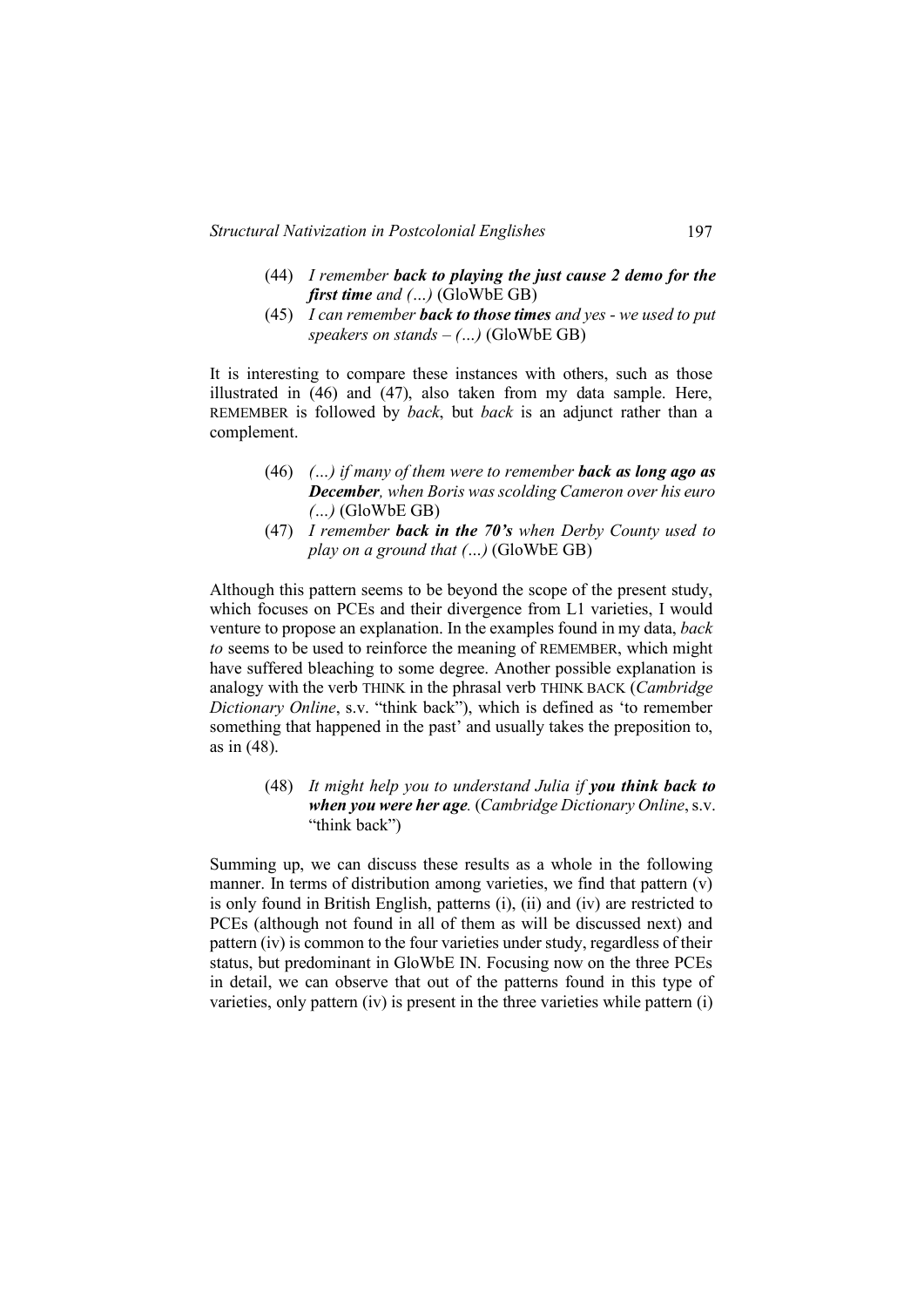occurs in GloWbE BD and GloWbE LK and pattern (ii) occurs only in GloWbE IN. Although the numbers are very low so as to reach a conclusion, the distribution of these patterns could point to some feature common to BdE and SLE but not shared by IndE and would confirm the claim that these varieties share some features but also diverge from each other. Further research with a larger number of instances would be needed to corroborate such claims.

Considering the possible factors behind these patterns, pattern (v) found only in GloWbE GB could be a case of semantic bleaching or analogy with the phrasal verb THINK BACK. Analogy with the verb FORGET seems to also apply to pattern (iii) which is attested in all the sections of GloWbE under study. As regards the patterns found in the three PCEs, continuity could explain the occurrence of patterns (i) and (iv) while innovation (in the form of analogy, linguistic creativity or other mechanisms) could account for patterns (ii) and (iv). Finally, AmE influence could be behind pattern (i) and substrate influence is one of the many potential explanations for pattern (iv). Although these explanations remain tentative, they appear to show that not only structural nativization, but also continuity and influence from other languages or varieties should be considered regarding these innovative patterns.

## *6. Conclusion*

In this paper I set out to explore the possible manifestation of structural nativization in the complementation profile of the verb REMEMBER in PCEs. I have done so by performing a preliminary study using a random sample with data from four components of GloWbE, which represent British English and three PCEs, Indian, Bangladeshi and Sri Lankan Englishes. Following a holistic approach, I have identified *new* structures and their frequency, and have tried to provide an explanation for their presence, taking into account the diachronic evolution of the complementation profile of the verb REMEMBER and the factors said to condition the linguistic evolution of PCEs.

This pilot study shows that patterns exist across the four varieties of English surveyed that are not described as part of present-day Standard English, even in the L1 variety. Despite the fact that these patterns are anecdotal in number, their interest lies in that they might represent incipient traces of structural nativization and/or remnants from the original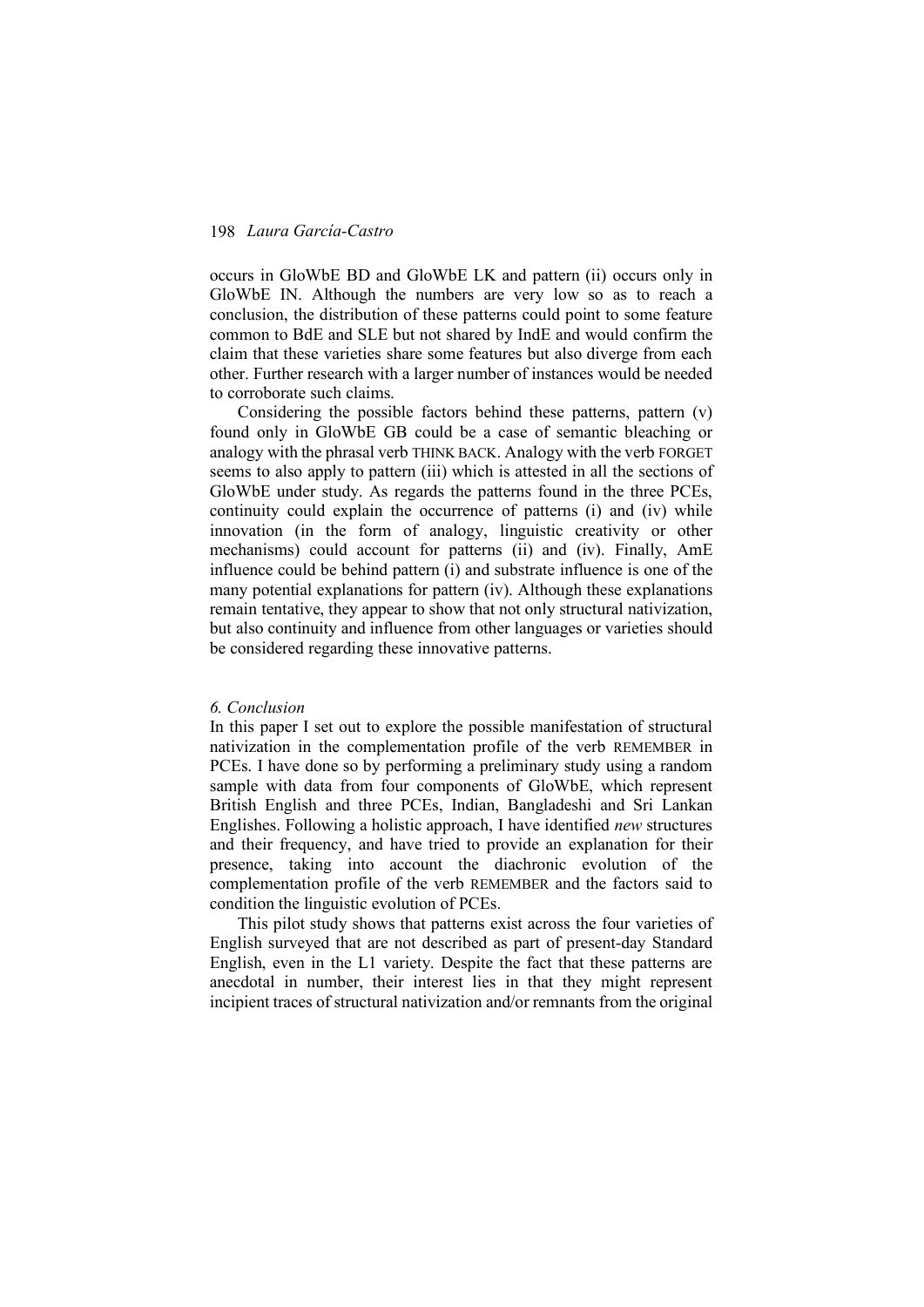input variety, and that they might be caused by several factors pertaining to the linguistic evolution of PCEs. These factors are, among others, continuity, innovation, and the influence of American English. Furthermore, GloWbE GB, an L1 variety, also shows an innovative pattern (*remember back*). Thus, although not a PCE, innovation also seems to be at work here, and this pattern could be the result of analogy and/or semantic bleaching. Despite the fact that the low number of hits make such hypotheses highly tentative, the findings seem to corroborate claims that complementation in general, and the verb REMEMBER in particular, are a prolific area of research in which PCEs are likely to develop structural differences from the input variety. Moreover, it does not seem wholly accurate to apply the labels *new* and *innovative* to these patterns in general. While some may be considered the result of structural nativization and thus labelled innovative patterns, others could be the result of the continuity factor, since they formed part of an earlier stage of the English language, and thus would in fact be *old* patterns.

In sum, this study appears to corroborate the claim that structural nativization is likely to manifest itself in the complementation profile of verbs. Moreover, we have seen how important it is to consider the diachronic evolution of the phenomenon under study, since earlier versions of English may explain features that have been retained in PCEs but which are not present in L1 varieties of English. Other factors concerning the linguistic evolution of PCEs are also key to understand the origin of these patterns. However, some of these, such as language contact and substrate influence, are not thoroughly explored here. Therefore, further research should focus on substrate languages to see whether some of these patterns may correspond to existing structures in substrate languages that have been transferred to English. Furthermore, with such a low number of tokens it is clear that future research will need (i) to resort to larger datasets, due to the low frequency of these non-canonical structures, and (ii) to test whether the patterns identified are found in other varieties of English, and if the potential explanations proposed here are valid.

#### *Acknowledgments*

For their generous financial support, I am grateful to the Spanish Ministry of Economy, Industry and Competitiveness (Grants FFI2017-82162-P and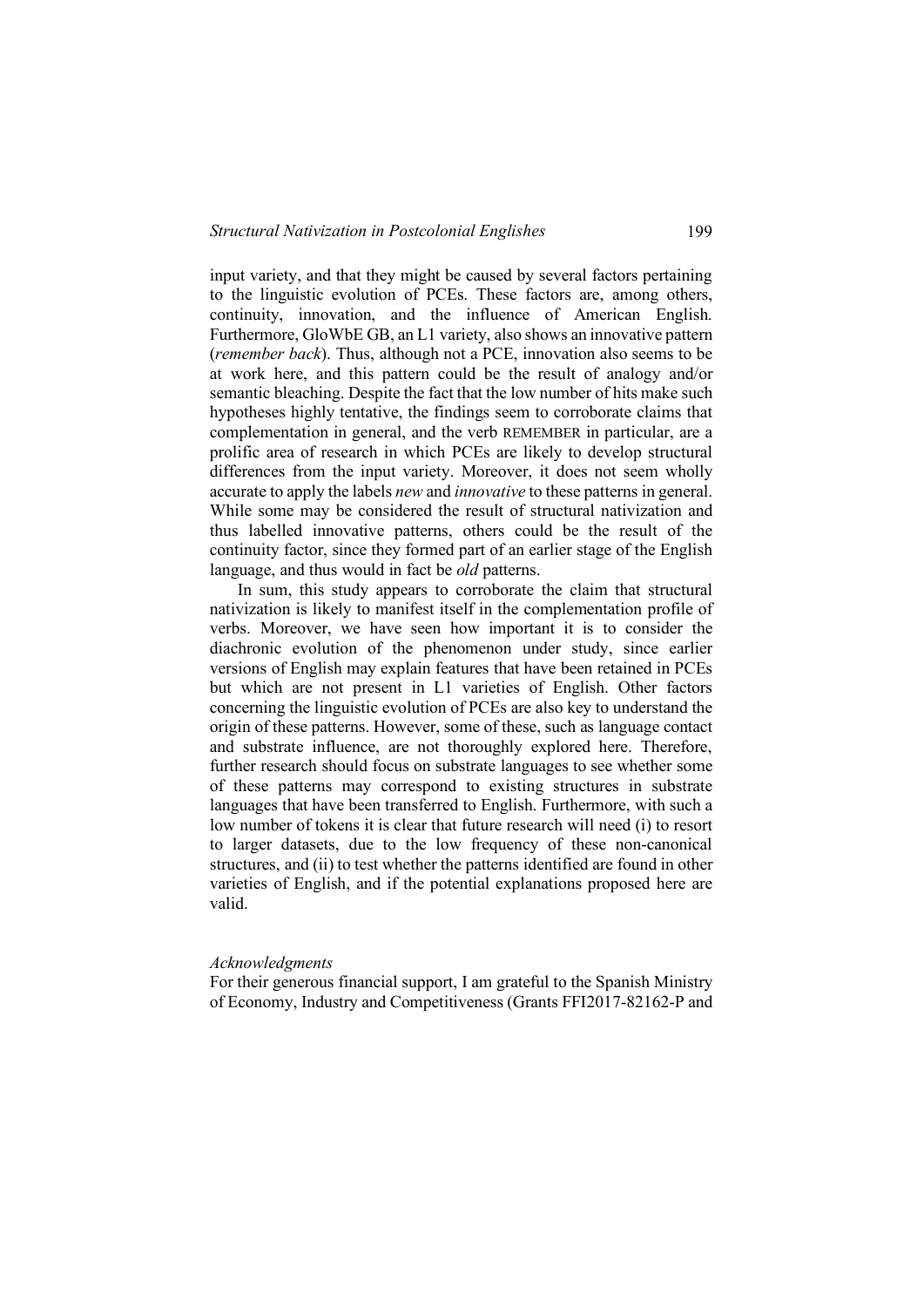BES-2015-071543) and the University of Vigo. I would also like to thank the anonymous reviewer who provided helpful comments on earlier drafts of the manuscript.

# *References*

- Bernaisch, Tobias. 2015. *The Lexis and Lexicogrammar of Sri Lankan English*. Amsterdam: John Benjamins. doi:10.1075/veaw.g54
- Bernaisch, Tobias, Stefan Th. Gries, and Joybrato Mukherjee. 2014. The Dative Alternation in South Asian Englishes: Modelling Predictors and Predicting Prototypes. *English World-Wide* 35(1): 7-31. Accessed July 1, 2019. doi:10.1075/eww.35.1.02ber
- Brinton, Laurel J., and Elizabeth Closs Traugott. 2005*. Lexicalization and Language Change*. Cambridge: Cambridge University Press. doi:10.1017/CBO9780511615962
- Brunner, Thomas. 2014. Structural Nativization, Typology and Complexity: Noun Phrase Structures in British, Kenyan and Singaporean English. *English Language and Linguistics* 18(1):23-48. Accessed July 1, 2019. doi:10.1017/S1360674313000269
- Brunner, Thomas. 2017. *Simplicity and Typological Effects in the Emergence of New Englishes: The Noun Phrase in Singaporean and Kenyan English*. Berlin; Boston: De Gruyter Mouton. doi:10.1515/9783110521801
- *Cambridge Dictionary Online*. 2018. S.v. "forget." Accessed June 27, 2018. https://dictionary.cambridge.org/es/diccionario/ingles/forget
- *Cambridge Dictionary Online*. 2018. S.v. "remember." Accessed June 27, 2018.

https://dictionary.cambridge.org/es/diccionario/ingles/remember

*Cambridge Dictionary Online*. 2018. S.v. "think back." Accessed May 20, 2018.

https://dictionary.cambridge.org/es/diccionario/ingles/think-back

Cuyckens, Hubert, Frauke D'hoedt, and Benedikt Szmrecsanyi. 2014. Variability in Verb Complementation in Late Modern English: Finite vs. Non-finite Patterns. In *Late Modern English Syntax*, edited by Marianne Hundt, 182-203. Cambridge; New York: Cambridge University Press. doi:10.1017/cbo9781139507226.014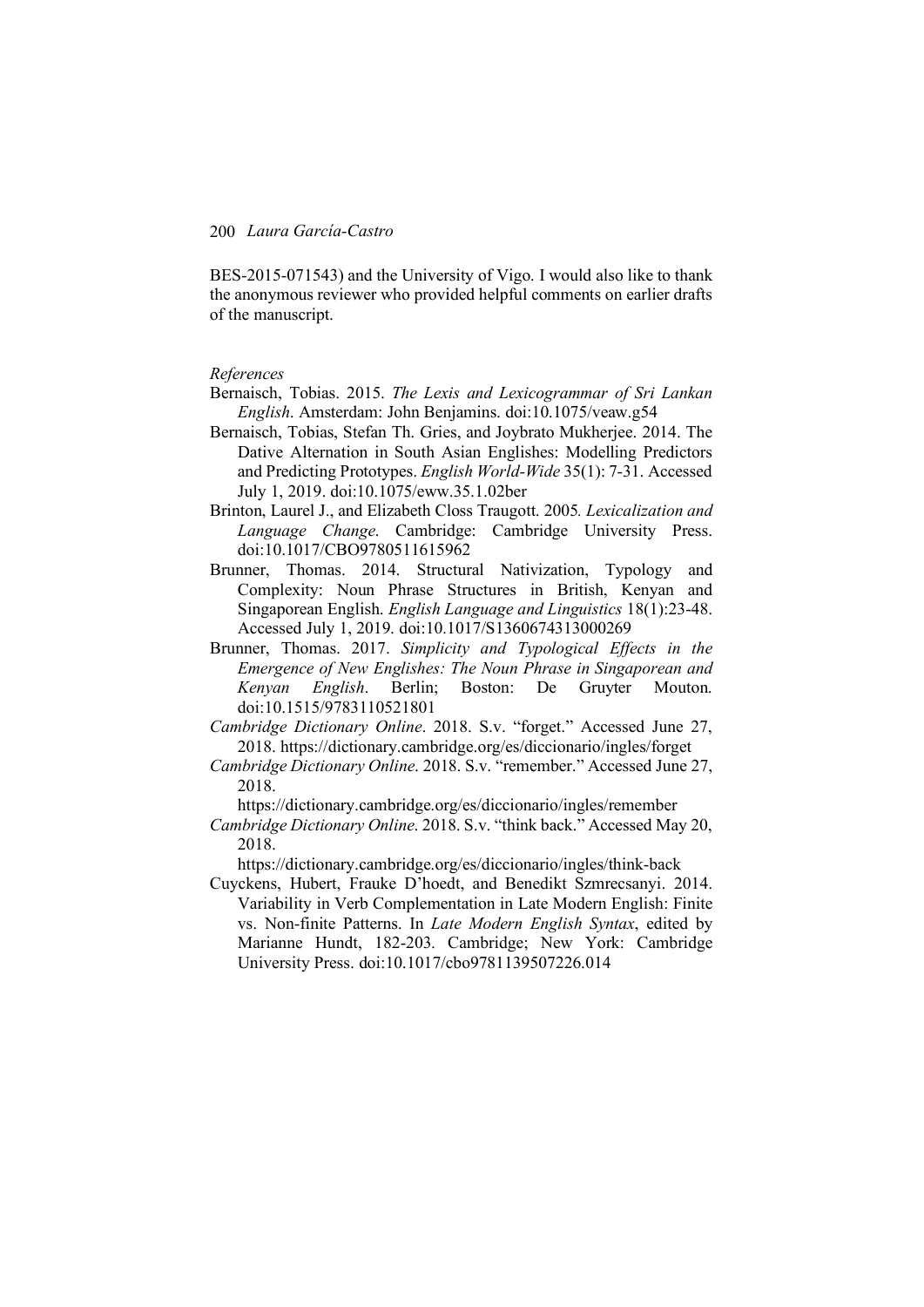- Davies, Mark. 2013. *Corpus of Global Web-Based English: 1.9 Billion Words from Speakers in 20 Countries (GloWbE).* Accessed July 19, 2019. http://corpus.byu.edu/glowbe.
- Deshors, Sandra C. 2015. A Constructionist Approach to Gerundial and Infinitival Verb Complementation Patterns in Native and Hong Kong English Varieties. *English Text Construction* 8(2): 207-35. Accessed July 1, 2019. doi:10.1075/etc.8.2.04des
- Deshors, Sandra C., and Stephan Th. Gries. 2016. Profiling Verb Complementation Constructions Across New Englishes: A Two-step Random Forests Analysis of *ing* vs. *to* Complements. *International Journal of Corpus Linguistics* 21(2):192-218*.* Accessed July 1, 2019. doi:10.1075/ijcl.21.2.03des
- Fanego, Teresa. 1996. On the Historical Development of English Retrospective Verbs. *Neuphilologische Mitteilungen* 97(1): 71-79.
- Fanego, Teresa. 2007. Drift and the Development of Sentential Complements in British and American English from 1700 to the Present Day. In '*Of Varying Language and Opposing Creed': New Insights into Late Modern English*, edited by Javier Pérez-Guerra, Dolores González-Álvarez, Jorge L. Bueno-Alonso, and Esperanza Rama-Martínez, 161-235. Bern: Peter Lang.
- García-Castro, Laura. 2019. Synchronic variability in the complementation profile of REMEMBER: finite vs non-finite clauses in Indian and British English. *Miscelánea: A Journal of English and American Studies* 59: 137-164.
- García-Castro, Laura. 2020. Finite and non-finite complement clauses in postcolonial Englishes. *World Englishes* 1-16. doi:10.1111/weng.12481
- Gries, Stefan Th., and Tobias Bernaisch. 2016. Exploring Epicentres Empirically: Focus on South Asian Englishes. *English World-Wide*  37(1):1–25. Accessed July 1, 2019. doi:10.1075/eww.37.1.01gri
- Hoffmann, Sebastian. 2018. I Would Like to Request for Your Attention: On the Diachrony of Prepositional Verbs in Singapore English. In *Changing Structures: Studies in Constructions and Complementation*, edited by Mark Kaunisto, Mikko Höglund, and Paul Rickman, 171- 96. Amsterdam: John Benjamins. doi:10.1075/slcs.195.10hof
- Huddleston, Rodney, and Geoffrey K. Pullum. 2002. *The Cambridge Grammar of the English Language*. Cambridge: Cambridge University Press. doi: 10.1017/9781316423530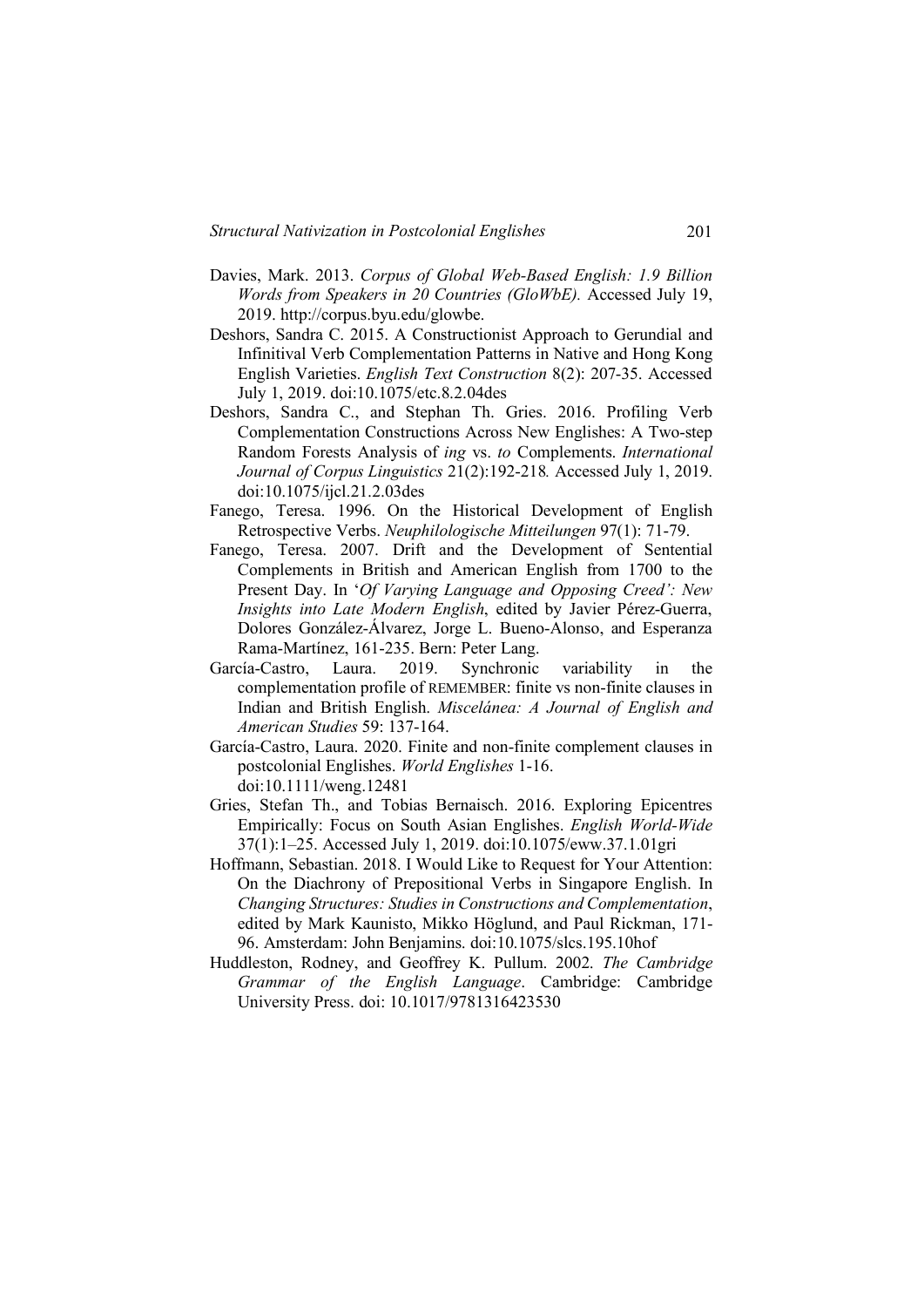- Koch, Christopher, and Tobias Bernaisch. 2013. Verb Complementation in South Asian English(es): The Range and Frequency of New Ditransitives. In *English Corpus Linguistics: Variation in Time, Space and Genre. Selected papers from ICAME 32*, edited by Gisle Andersen, and Kristin Bech, 69-89. Amsterdam: Rodopi.
- Lass, Roger. 1990. How to Do Things with Junk: Exaptation in Language Evolution. *Journal of Linguistics* 26(1): 79-102. Accessed July 1, 2019. doi:10.1017/S0022226700014432
- Loureiro-Porto, Lucía. 2017. ICE vs GloWbE: Big Data and Corpus Compilation. *World Englishes* 36(3): 448-70. Accessed July 1, 2019. doi:10.1111/weng.12281
- Mair, Christian. 2003. Kreolismen und Verbales Identitätsmanagement im Geschriebenen Jamaikanischen Englisch. In *Zwischen Ausgrenzung und Hybridisierung*, edited by Elisabeth Vogel, Antonia Napp, and Wolfram Lutterer, 79-96. Würzburg: Ergon.
- Mair, Christian. 2006. Nonfinite Complement Clauses in the Nineteenth Century: The Case of *remember.* In *Nineteenth-century English: Stability and Change*, edited by Merja Hytö, Mats Rydén, and Erik Smitterberg, 215-28. Cambridge: Cambridge University Press. doi:10.1017/CBO9780511486944.009
- Mair, Christian. 2013. The World System of Englishes: Accounting for the Transnational Importance of Mobile and Mediated Vernaculars. *English World-Wide* 34(3):253-78. Accessed July 1, 2019. doi:10.1075/eww.34.3.01mai
- Mufwene, Salikoko. 2001. *The Ecology of Language Evolution*. Cambridge: Cambridge University Press. doi:10.1017/CBO9780511612862
- Mukherjee, Joybrato. 2009. The Lexicogrammar of Present-day Indian English: Corpus-based Perspectives on Structural Nativisation. In *Exploring the Lexis-Grammar Interface*, edited by Ute Römer, and Rainer Schulze, 117-35. Amsterdam: John Benjamins. doi:10.1075/scl.35.9muk
- Mukherjee, Joybrato, and Sebastian Hoffmann. 2006. Describing Verbcomplementation Profiles of New Englishes: A Pilot Study of Indian English. *English World-Wide* 27(2):147-73. Accessed July 1, 2019. doi:10.1075/eww.27.2.03muk
- *OED (The Oxford English Dictionary) Online.* 2018. Accessed July 1, 2019. http://www.oed.com/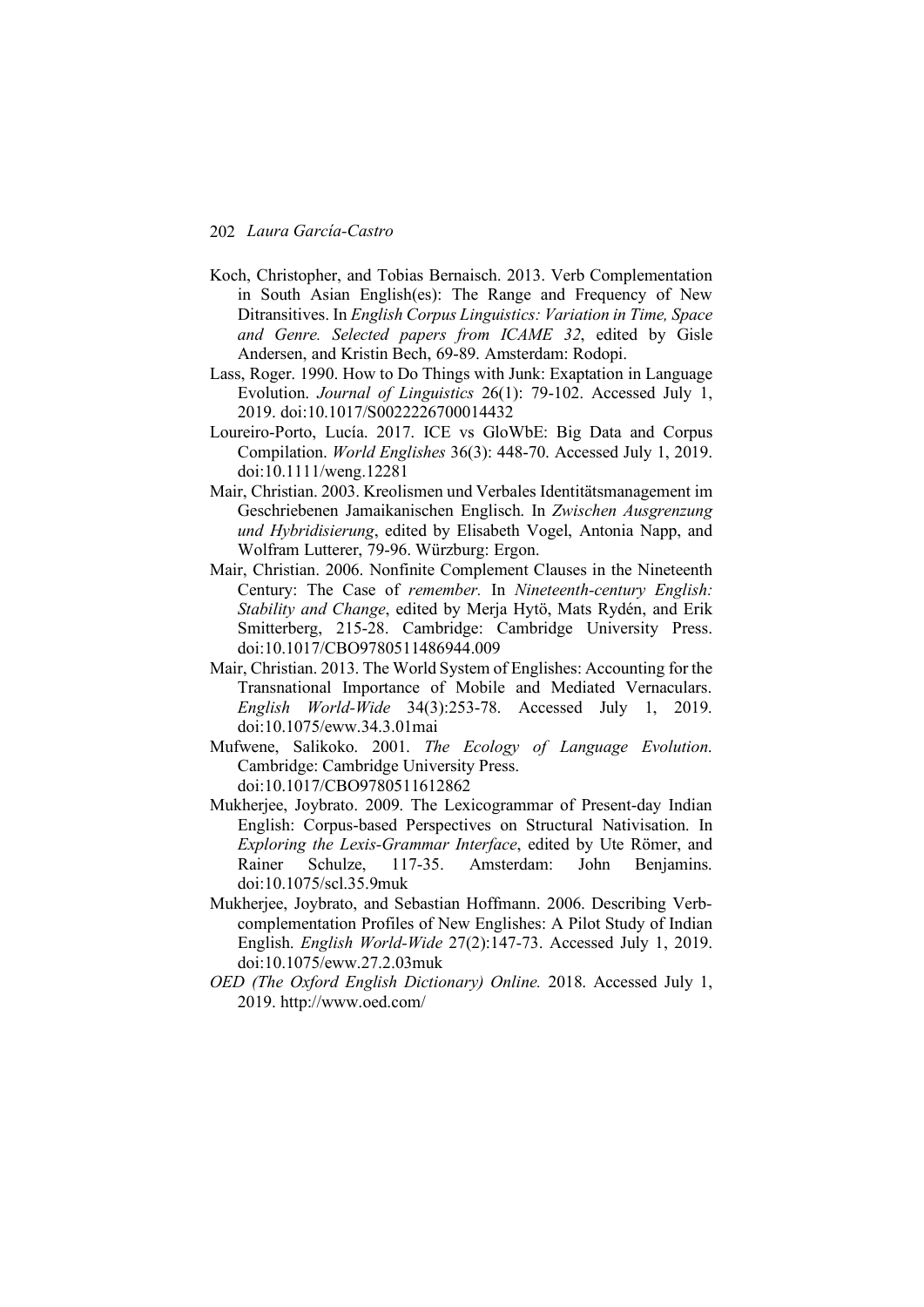- Olavarría de Ersson, Eugenia, and Philip Shaw. 2003. Verb Complementation Patterns in Indian Standard English. *English World-Wide* 24(2): 137-61. Accessed July 1, 2019. doi:10.1075/eww.24.2.02ers
- *Oxford Dictionaries Online.* 2018. S.v. "forget." Accessed June 27, 2018. https://en.oxforddictionaries.com/definition/forget
- *Oxford Dictionaries Online.* 2018. S.v. "remember." Accessed June 27, 2018. https://en.oxforddictionaries.com/definition/remember
- Romasanta, Raquel P. 2017. Contact-induced Variation in Clausal Verb Complementation: The Case of REGRET in World Englishes. *Alicante Journal of English Studies* 30:121-47. Accessed July 1, 2019. doi:10.14198/raei.2017.30.05
- Röthlisberger, Melanie, Jason Grafmiller, and Benedikt Szmrecsanyi. 2017. Cognitive Indigenization Effects in the English Dative Alternation. *Cognitive Linguistics* 18(4):673-710. Accessed July 1, 2019. doi:10.1515/cog-2016-0051
- Schilk, Marco. 2011. *Structural Nativization in Indian English Lexicogrammar*. Amsterdam: John Benjamins. doi:10.1075/scl.46
- Schilk, Marco, Tobias Bernaisch, and Joybrato Mukherjee. 2012. Mapping Unity and Diversity in South Asian English Lexicogrammar. In *Mapping Unity and Diversity World-Wide: Corpus-Based Studies of New Englishes*, edited by Marianne Hundt, and Ulrike Gut, 137-66. Amsterdam: John Benjamins. doi:10.1075/veaw.g43.06sch
- Schneider, Edgar W. 2007. *Postcolonial English: Varieties Around the World*. Cambridge: Cambridge University Press.

doi:10.1017/CBO9780511618901

- Schneider, Edgar W. 2017. Models of English in the World. In *The Oxford Handbook of World Englishes,* edited by Markku Filppula, Juhani Klemola, and Devyani Sharma, 35-57. Oxford: Oxford University Press. doi: 10.1093/oxfordhb/9780199777716.013.001
- Steger, Maria, and Edgar W. Schneider. 2012. Complexity as a Function of Iconicity: The Case of Complement Constructions in New Englishes. In *Linguistic Complexity: Second Language Acquisition, Indigenization, Contact*, edited by Bernd Kortmann, and Benedikt Szmrecsanyi, 156-91. Berlin: De Gruyter Mouton. doi:10.1515/9783110229226